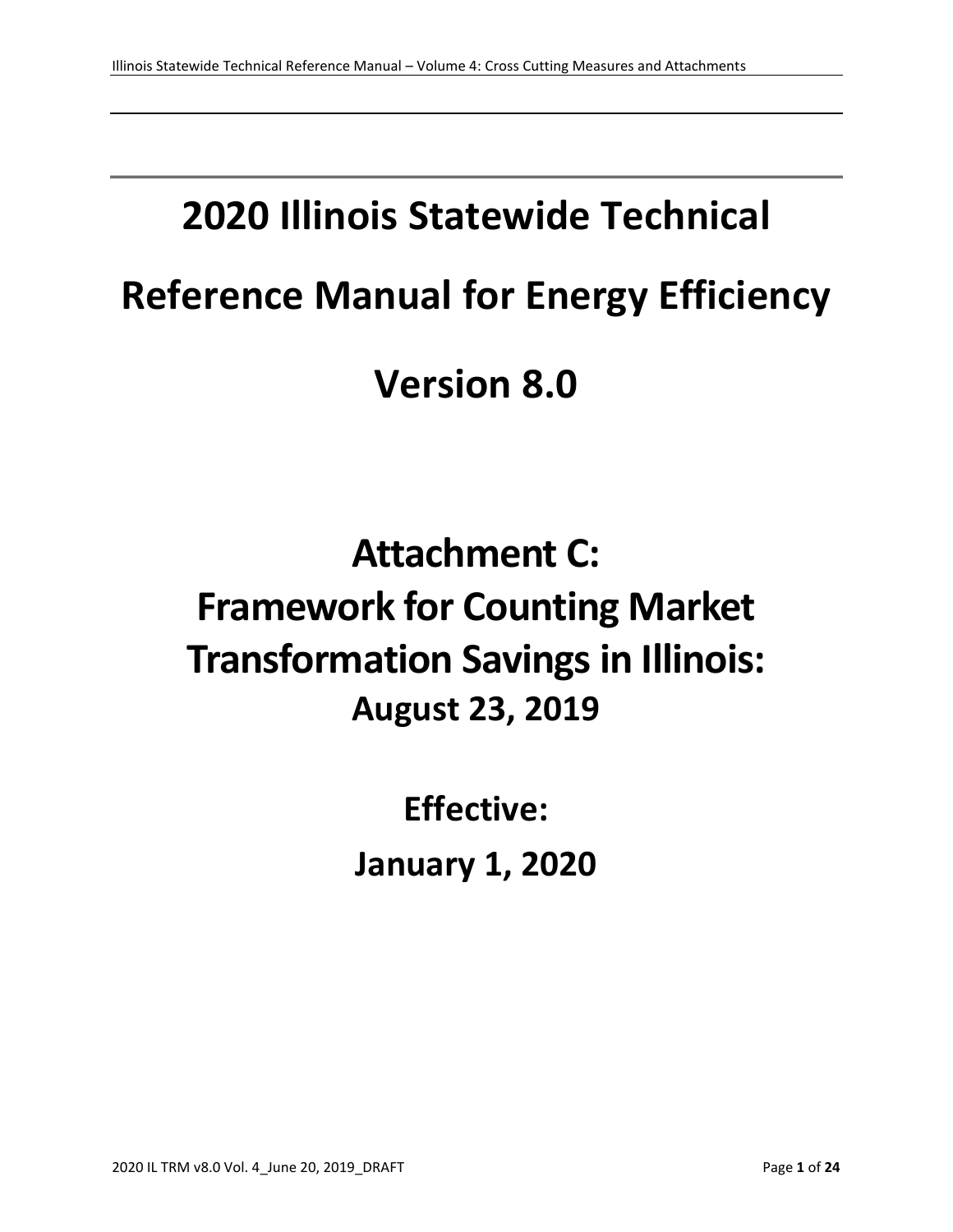## Table of Contents

| $\mathbf{1}$   |                                                                                                        |                                                                                           |  |  |
|----------------|--------------------------------------------------------------------------------------------------------|-------------------------------------------------------------------------------------------|--|--|
|                | 1.1                                                                                                    |                                                                                           |  |  |
|                | 1.2                                                                                                    |                                                                                           |  |  |
|                | 1.3                                                                                                    |                                                                                           |  |  |
|                | 1.4                                                                                                    |                                                                                           |  |  |
|                | 1.5                                                                                                    |                                                                                           |  |  |
|                | 1.5.1                                                                                                  |                                                                                           |  |  |
|                | 1.5.2                                                                                                  |                                                                                           |  |  |
|                | 1.6                                                                                                    |                                                                                           |  |  |
| $\overline{2}$ |                                                                                                        |                                                                                           |  |  |
|                | 2.1                                                                                                    |                                                                                           |  |  |
|                | 2.1.1                                                                                                  |                                                                                           |  |  |
|                | 2.1.2                                                                                                  |                                                                                           |  |  |
|                | 2.2                                                                                                    |                                                                                           |  |  |
|                | 2.2.1                                                                                                  |                                                                                           |  |  |
|                | 2.2.2                                                                                                  |                                                                                           |  |  |
|                | 2.3                                                                                                    |                                                                                           |  |  |
|                | 2.4                                                                                                    |                                                                                           |  |  |
|                | 2.5                                                                                                    | Estimating Savings Post Active-Market Engagement in Markets without Codes or Standards as |  |  |
|                | Duration of Savings Post Active Market Engagement in Markets without Codes or Standards as an<br>2.5.1 |                                                                                           |  |  |
|                | 2.6                                                                                                    |                                                                                           |  |  |
|                | 2.6.1                                                                                                  |                                                                                           |  |  |
|                | 2.7                                                                                                    |                                                                                           |  |  |
|                | 2.7.1                                                                                                  |                                                                                           |  |  |
| 3              |                                                                                                        |                                                                                           |  |  |
|                | 3.1                                                                                                    |                                                                                           |  |  |
|                | 3.2                                                                                                    |                                                                                           |  |  |
|                | 3.3                                                                                                    |                                                                                           |  |  |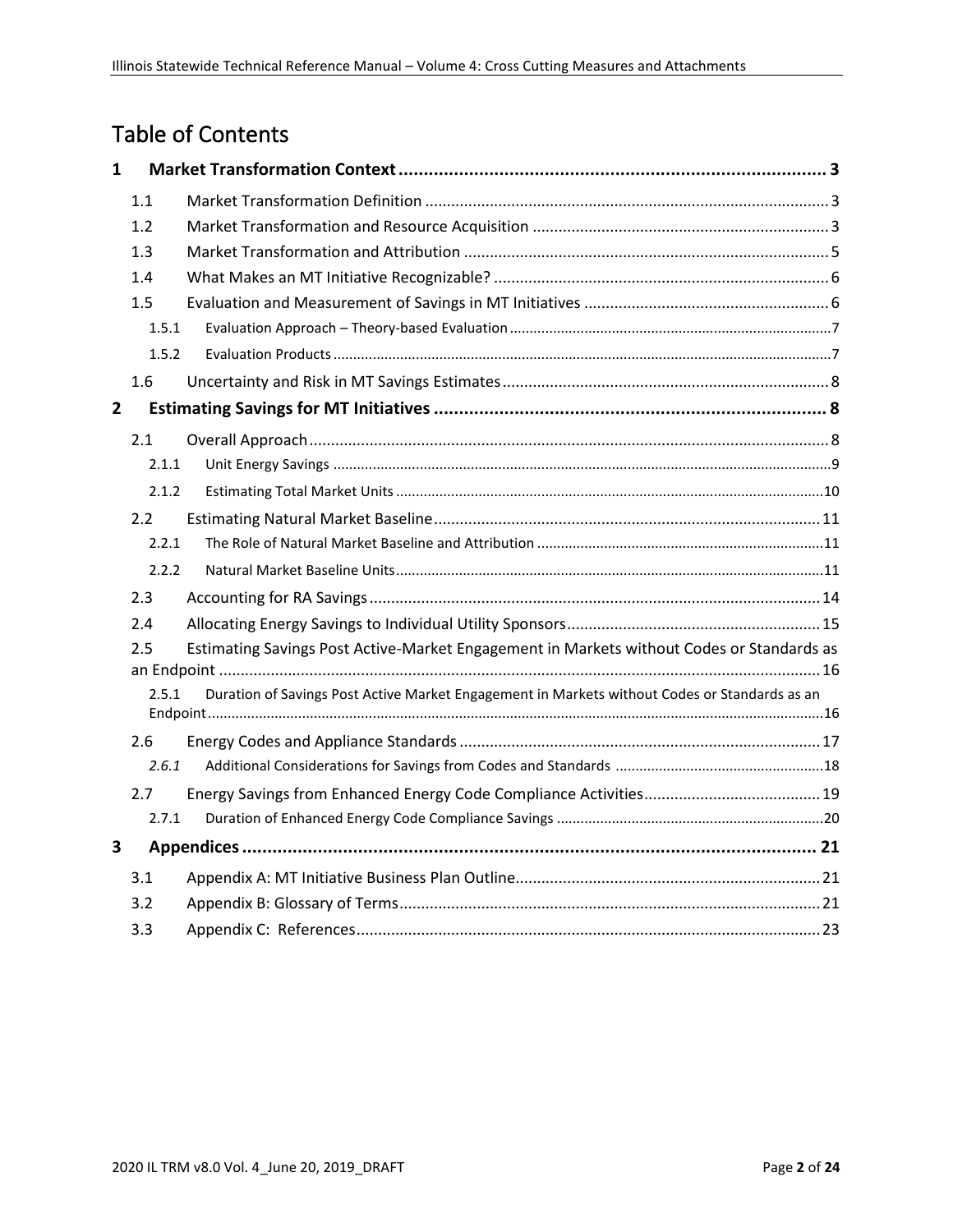## <span id="page-2-0"></span>1 Market Transformation Context

This Attachment describes a high level framework for estimating savings from Market Transformation (MT) initiatives. MT protocols will need to be developed for individual MT initiatives as they are launched. The development and future inclusion of MT initiative-specific protocols in the IL-TRM will (1) help to ensure consistent evaluation approaches are used for similar MT initiatives that are offered throughout the state and (2) provide utilities with greater certainty as to how specific MT initiatives will be evaluated.

This Attachment is divided into two sections. The first gives the context of Market Transformation (MT) and describes some of its unique features that influence the estimation of savings. The second part describes high-level methodologies for determining savings from MT initiatives.

## <span id="page-2-1"></span>1.1 Market Transformation Definition

This protocol uses the following definition for Market Transformation (MT) which is also used by the Midwest Market Transformation Collaborative and is very similar to definitions used by other organizations:

*Market Transformation is the strategic process of intervening in a market to create lasting change that results in the accelerated adoption of energy efficient products, services and practices.* 

## <span id="page-2-2"></span>1.2 Market Transformation and Resource Acquisition

An MT initiative can include intervention activities similar to those implemented in standard Resource Acquisition<sup>1</sup> (RA) programs, such as incentives that reduce first costs, training for trade allies, and marketing and case study materials<sup>2</sup>. However, MT initiatives additionally include activities that specifically seek to affect the long-term structure of a market in ways that are not easily undone. For example, working directly with manufacturers on product specifications and features or engaging with ENERGY STAR and DOE on test procedures and rulemakings.

Figure 1 depicts the types of activities that might be included in an MT initiative. There are a number of other process actions required to develop an initiative, such as discussions with stakeholders or setting up an evaluation plan, but this is not the subject of the figure. An example of an MT initiative with multiple interventions is the Heat Pump Water Heater (HPWH) Initiative<sup>3</sup> in the Northwest. Interventions include: Technical support for development of ENERGY STAR specifications; Laboratory testing of new HPWH to prove performance claims; Upstream manufacturer engagement including incentives to encourage aggressive market pricing; Customer facing retail rebates; Providing technical information to the US DOE standards process in support of HPWHs being cost-effective for large tank sizes; and Working with local jurisdictions to develop code provisions that provide "extra-credit" for HPWH in new construction.

#### **Figure 1: Examples of Potential MT Activities Under a "Theory Umbrella"**

 $1$  Resource acquisition (RA) is defined in the glossary but is used loosely in this Attachment to refer to more traditional utility driven energy efficiency programs that typically work at the individual consumer level, rather than the market level.

<sup>&</sup>lt;sup>2</sup> For a review of best practices for designing and implementing market transformation initiatives, see Keating (2014).

<sup>&</sup>lt;sup>3</sup> A description of this initiative can be found in recent reports from NEEA: [https://neea.org/resources/northwest](https://neea.org/resources/northwest-heat-pump-water-heater-initiative-market-progress-evaluation-report-3)[heat-pump-water-heater-initiative-market-progress-evaluation-report-3](https://neea.org/resources/northwest-heat-pump-water-heater-initiative-market-progress-evaluation-report-3) or [https://neea.org/resources/northwest](https://neea.org/resources/northwest-heat-pump-water-heater-initiative-market-progress-evaluation-report-4)[heat-pump-water-heater-initiative-market-progress-evaluation-report-4](https://neea.org/resources/northwest-heat-pump-water-heater-initiative-market-progress-evaluation-report-4)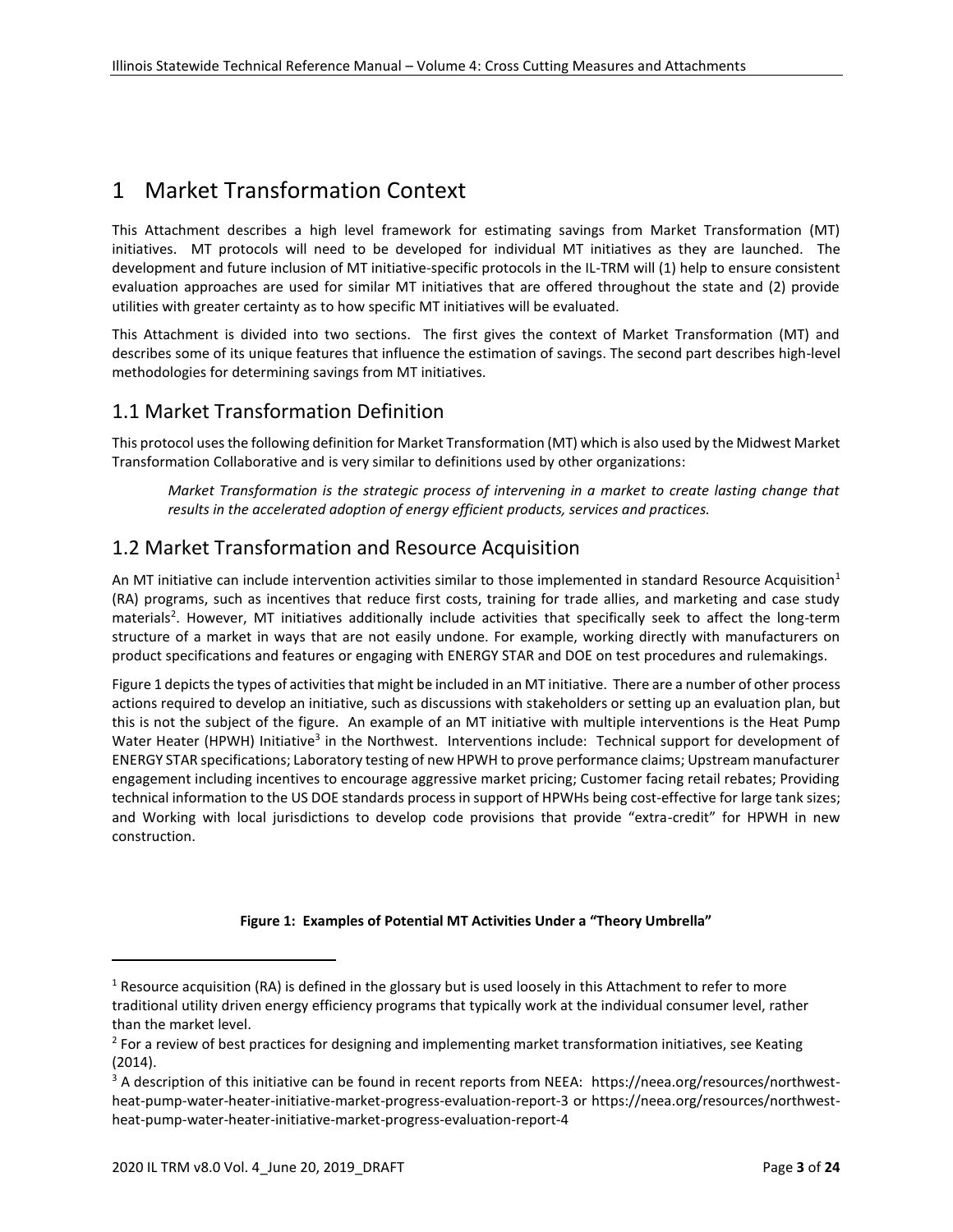

Each MT initiative must establish its own unique overarching MT theory with an "umbrella hypothesis" under which a variety of strategic activities, including those that may be occurring through other parts of the utility or even other organizations, can be combined to affect the desired market change. The goal of this set of activities is to reduce market barriers and leverage opportunities to create lasting market change. The entire set of activities are incorporated in the overall MT initiative hypothesis and logic model, even if some of those activities might be funded or implemented from different budgets or organizations.

RA activities can also result in market changes<sup>4</sup> and RA savings approaches may also include documenting market effects for those programs independently from an MT initiative. However, RA savings are normally measured through participation in a program rather than whole market effects. There are further differences between RA and MT that influence the methods for calculating savings and key difference are shown in table 1 below. While this protocol addresses savings from initiatives identified as MT, RA savings approaches may also include documenting market effects for those programs independently from an MT initiative. Accounting for overlap in MT and RA program savings is discussed in a later section of this paper.

Although an MT initiative might include activities similar to an RA program under the MT Theory Umbrella, the significant differences between MT and RA program types provide important context for planning, implementation and evaluation. As summarized in Table 1 below, these differences include: the scale of the intervention, the target market, the ultimate goal, the fundamental program approach, the time frame over which cost effectiveness must be evaluated, the amount of program administrator (PA) control, and the set of activities that are tracked, measured and evaluated.

<sup>4</sup> For example, NMR Group, Inc. (2014) reviews methods for the evaluation of market effects primarily (though not exclusively) for RA programs.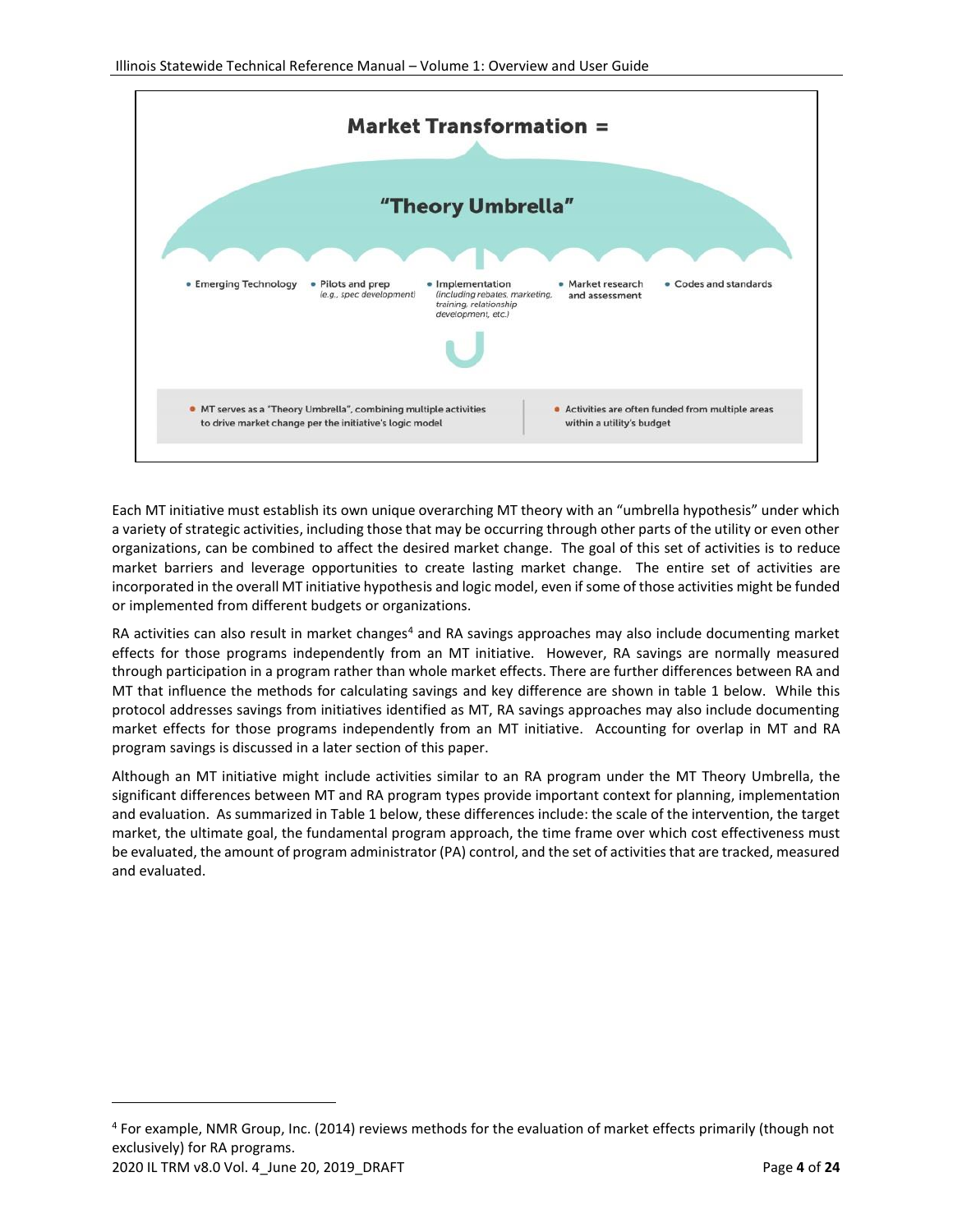|                                                                          | <b>Resource Acquisition</b>                                                                       | <b>Market Transformation</b>                                                                                                                                                                    |
|--------------------------------------------------------------------------|---------------------------------------------------------------------------------------------------|-------------------------------------------------------------------------------------------------------------------------------------------------------------------------------------------------|
| <b>Scale</b>                                                             | Program Administrator's service<br>territory                                                      | Entire defined market                                                                                                                                                                           |
| <b>Target</b>                                                            | Whoever can be induced to<br>participate                                                          | All consumers of a particular<br>product or service                                                                                                                                             |
| Goal                                                                     | Near-term savings                                                                                 | Structural changes in the market<br>leading to long term savings                                                                                                                                |
| Approach                                                                 | Save energy through customer<br>participation                                                     | Save energy through mobilizing<br>the market                                                                                                                                                    |
| <b>Scope of Effort</b>                                                   | Results from a single program                                                                     | May result from effects of<br>multiple programs or<br>interventions                                                                                                                             |
| <b>Level of Program</b><br><b>Administrator Control</b>                  | PAs can control the pace, scale,<br>geographic location, and can<br>usually identify participants | Markets are very dynamic, and<br>the PAs are only one set of<br>actors. If, how, where, and<br>when the impacts occur are<br>usually beyond the direct control<br>of the program administrators |
| <b>Evaluation and</b><br><b>Measurement</b>                              | Energy use and savings,<br>participants, free-ridership, and<br>sometimes spillover               | Interim and long-term indicators<br>of market progress and<br>structural changes, attribution to<br>the program, and cumulative<br>energy impacts                                               |
| Timeframe for planning,<br>savings measurement and<br>cost-effectiveness | Typically based on annual or<br>multi-year planning and<br>reporting cycle savings                | Typically planned and<br>implemented over a 10-20 year<br>timeframe                                                                                                                             |

|  | Table 1: Comparing Resource Acquisition Programs and Market Transformation Initiatives <sup>5</sup> |  |
|--|-----------------------------------------------------------------------------------------------------|--|
|--|-----------------------------------------------------------------------------------------------------|--|

Historically, the differences between the two approaches have created challenges for MT initiatives to thrive in states where policy frameworks are strongly focused on resource acquisition<sup>6</sup>. The much longer time frame for MT initiatives and the lesser degree of program administrator control can be difficult to reconcile with policy rules that are focused largely on the precise quantification of annual savings.<sup>7</sup> Evaluation of net savings can be fraught in jurisdictions where financial incentives or penalties are determined based on evaluated results, and can be particularly challenging for MT initiatives, which require market analyses that introduce additional uncertainty. Operating MT initiatives in this scenario requires upfront negotiation on evaluation processes to set clear expectations on measurement approaches.

## <span id="page-4-0"></span>1.3 Market Transformation and Attribution

The concept of attribution *-* or the attempt to assess the extent to which observed outcomes are caused by the program(s) of interest as opposed to events that would have happened regardless of any intervention - is

 $6$  Note, for example that a regulatory framework supporting the MT initiative is cited as one of three "must-have components" for MT to thrive in a recent Illinois Summit on MT. ComEd Energy Efficiency Program "Energy Efficiency Market Transformation Summit Report", Navigant Consulting, February 2019.

<sup>5</sup> Source: adapted from Prahl and Keating, 2014; derived in turn from Keating, et al. and Sebold et al., 2001.

 $7$  For a comprehensive discussion of the challenges of reconciling MT and RA within an RA-dominant policy framework, see Prahl and Keating (2014).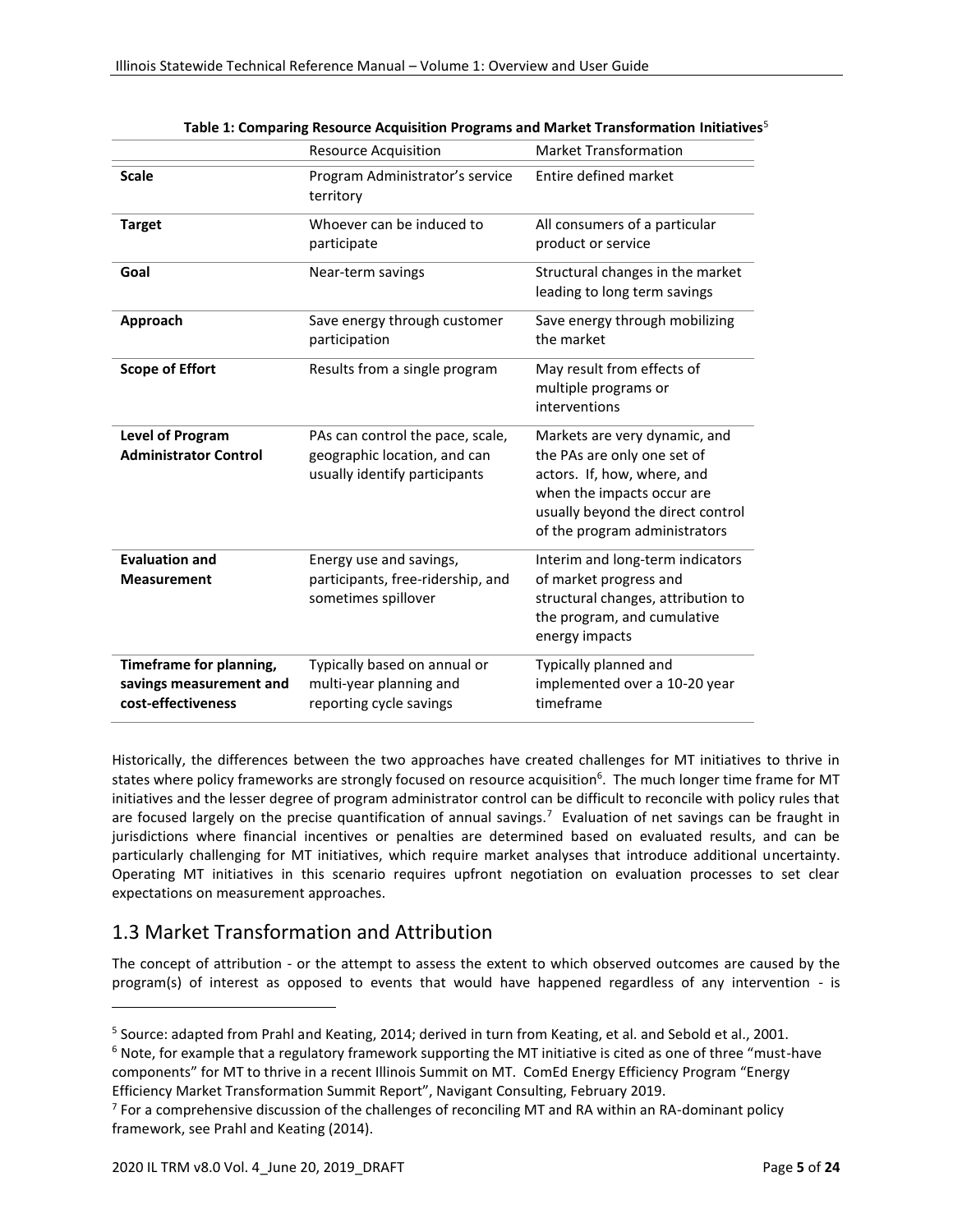fundamental to the evaluation of energy efficiency programs<sup>8</sup>. Without attribution, it is difficult to understand the success or failure of a program – and to improve (or to justify continued public funding for) a program whose success or failure is not understood.

While attribution is relevant to both market transformation initiatives and resource acquisition programs, there are important differences to approaching attribution between the two types of programs. For resource acquisition programs, it has long been the norm in much of the US to treat attribution as a continuous variable that can be quantitatively scored (often in the form of a net-to-gross ratio that adjusts for free ridership and spillover) and applied to savings claims at frequent intervals with relative granularity. RA programs can ask questions directly of actual participants to ascertain attribution. However, MT initiatives typically do not lend themselves to this type of quantitative approach. More often than not, there is too much elapsed time over the lifecycle of a market transformation initiative and too many other market forces at work for a quantitative attribution score to be meaningful. So instead, market transformation paints a qualitative case as to whether the initiative was generally successful in causing the intended market changes.<sup>9</sup>

Successful incorporation of MT initiatives into a program portfolio that is dominated by resource acquisition programs generally requires that stakeholders accept these methodological differences between the two program approaches, and the fact that with MT initiatives, attribution can typically only be established qualitatively.

It is important to note this does not imply that quantitative estimates of net savings should not be made for MT initiatives. Fundamentally, all Illinois efficiency programs will need to quantitatively estimate savings so long as counting the savings toward goals and estimating cost-effectiveness is adopted policy. It simply means that net savings for MT initiatives will be significantly less certain by nature than those for pure RA programs. Defensible methods for dealing with the limits to quantifying attribution for MT initiatives are discussed at length in the second half of this paper.

## <span id="page-5-0"></span>1.4 What Makes an MT Initiative Recognizable?

Because of the difference in evaluation approaches between an MT initiative and an RA program, it is important to first confirm whether an initiative falls into the MT category or the RA category before developing savings estimates.

To qualify as an MT initiative, there needs to be a clearly delineated target market $^{10}$ , as well as a documented theory of change in this market (or MT hypothesis) that is embedded in a defensible logic model,<sup>11</sup>. This logic model provides the linkages between program activities and the anticipated lasting market change that accelerates the adoption of energy efficiency. The logic model is documented in the MT Business Plan<sup>12</sup> or similar document and is developed in advance of executing activities. MT initiatives are not created by looking backwards and claiming credit for market changes from previous programs. Nor are all "upstream" programs MT by default. For example, the upstream program may not result in any lasting change to the market and once the incentive is removed the market reverts to its prior condition.

### <span id="page-5-1"></span>1.5 Evaluation and Measurement of Savings in MT Initiatives

Energy savings from MT initiatives are the end result of increased and accelerated market adoption over and above the hypothesized future that would have happened without the MT initiative. Attributing savings to MT initiatives

<sup>&</sup>lt;sup>8</sup> See additional discussion on attribution in the Illinois Technical Reference Manual, Volume 4: Cross-Cutting Measures and Attachments, Section 2.

<sup>&</sup>lt;sup>9</sup> In this regard, the evaluation of market transformation initiatives closely resembles most other fields of social program evaluation, and it is actually the evaluation of resource acquisition programs that is unusual. For example, evaluations of early intervention education programs such as Head Start routinely concern themselves with the issue of attribution, but they generally do not seek to construct a quantitative attribution score for a specific program, region, and year.

 $10$  As shown in the glossary, this paper uses the following common definition of a market: an actual or nominal place where forces of demand and supply operate, and where buyers and sellers interact (directly or through intermediaries) to trade goods, services, or contracts or instruments, for money or barter.

 $11$  In some regions of the country, this is called a "program theory."

<sup>&</sup>lt;sup>12</sup> The content of an MT Business Plan is listed in Appendix A.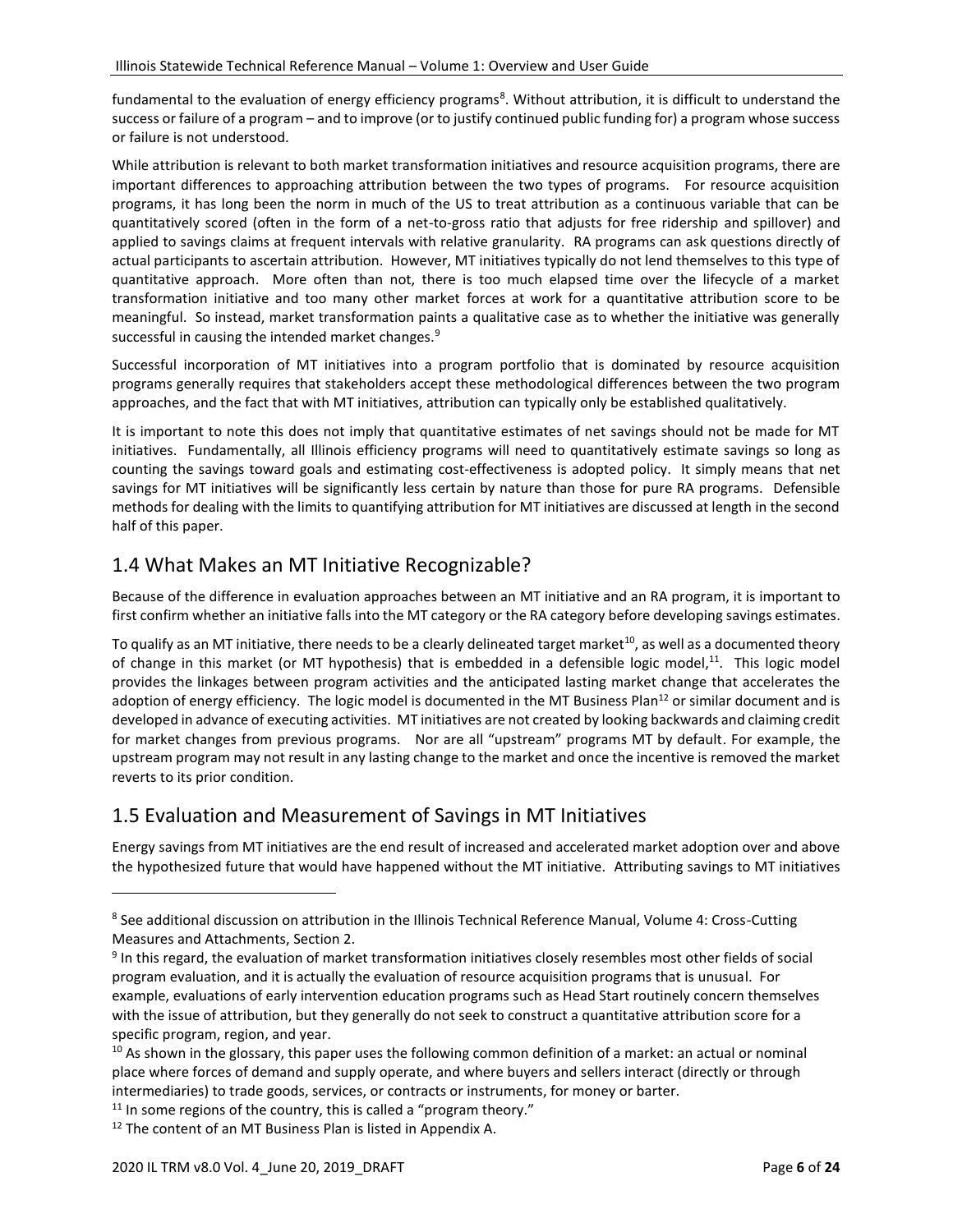requires the assumption that some portion of the observed changes in market adoption are the direct result of a targeted, strategic market intervention that was designed and implemented to achieve that result. The MT framework requires both validation of the MT initiative logic and an evaluation of program implementation and progress towards specific market progress indicators before savings can be estimated.

The following section discusses several core concepts specific to the evaluation of MT initiatives.  $^{13}$ 

#### <span id="page-6-0"></span>1.5.1 Evaluation Approach – Theory-based Evaluation

Methodologically, MT evaluation tends to rely heavily on Theory-Based Evaluation (TBE).<sup>14</sup> TBE starts with a theory of change that explains how an intervention is expected to produce results. This theory of change is embodied in the logic model that is the core of an MT initiative. Theory-based evaluation 1) attempts to understand if observed changes in the market are consistent with those that would be expected if the initiative were successful, and 2) seeks to understand an intervention's contribution to those market changes. Because the unit of analysis is an entire market not a single transaction, MT evaluations tend to require numerous pieces of evidence that 1) change is occurring; and 2) the program is influential in that change.<sup>15</sup> A preponderance of evidence approach, rather than proof is most often required. It is important to note that "preponderance of evidence" does not require that all indicators show overwhelming evidence of programmatic influence, but rather that multiple indicators show consistent direction. This information can be qualitative (based on in-depth interviews or observational data collection) or quantitative (based on market share or production data).

Under a TBE approach, it is important to assess the consistency of the changes observed in the market with those predicted by the program theory. It can also be important to have a mix of leading indicators (such as early shifts in market share), which provide timely feedback on the near-term progress of the program and the market, as well as lagging indicators, (such as new entrants in the supply chain for the energy efficient product) which can be used to help assess longer-term outcomes.

#### <span id="page-6-1"></span>1.5.2 Evaluation Products

To evaluate a market transformation initiative effectively, it is essential to conduct regular research to understand market changes and implications for program adaptation. The Northwest Energy Efficiency Alliance (NEEA) refers to these regular evaluations as Market Progress Evaluation Reports (MPERs) and typically executes one per initiative yearly. <sup>16</sup> MPERs include components of impact and process evaluation, market research, and planning and market assessments and are designed to document progress and market change over the initiative's life cycle. It usually takes multiple MPERs over time to tell the complete story of an initiative.

 $13$  For a comprehensive review of best practices for the evaluation of market transformation initiatives, see NMR Group, Inc. (2013). For a more condensed discussion, see Prahl and Keating (2014). Metrics, Tracking, and Performance Assessment Working Group (2018) provides a regional perspective by discussing New York state's approach to the evaluation of its market transformation efforts. Also see Navigant (2018) for a discussion of bet practices in MT design. Finally, it is important to keep in mind that both market transformation initiatives and resource acquisition programs can cause market effects; NMR Group, Inc. (2014) reviews methods for the evaluation of market effects primarily (though not exclusively) for RA programs.

<sup>&</sup>lt;sup>14</sup> See Chen (1990) or Weiss (1998). TBE is also often useful for resource acquisition programs but tends to be particularly central for the evaluation of market transformation initiatives. For a discussion of the application of TBE to energy efficiency programs in general, see Section 6.9 in Attachment A of the cross-cutting protocols. <sup>15</sup> Examples might include: changes in efficient market share or product positioning; changes in leading indicators such as distributor stocking practices, consumer awareness, or new vendors entering into the market; self-reports

of program effects from market actors; evidence of change in the prevalence of training/credentials, sales or installation data,—basically, evidence that the efficient option is being "normalized".

 $16$  In other regions, such recurring efforts may go by other names. However, the general concept of regular, recurring efforts to understand the progress of a market transformation initiative is widely accepted in the energy efficiency industry. This paper uses the term MPER for envisioned MT evaluations in Illinois. For examples of completed MPERs, se[e https://neea.org/resources-reports](https://neea.org/resources-reports)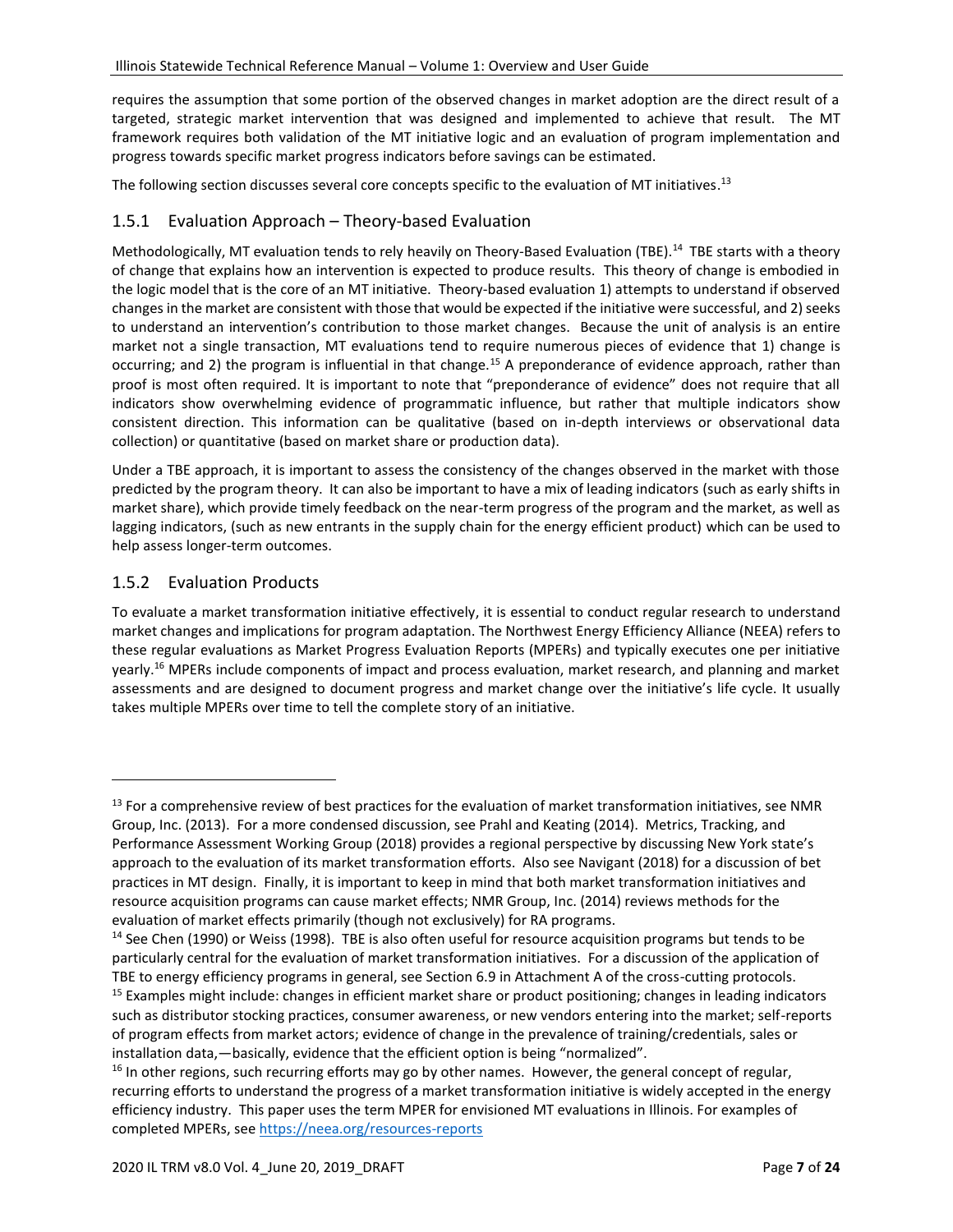The MPER scope is centered around 1) an assessment of the strength of remaining barriers and 2) measurement of Market Progress Indicators (MPIs).<sup>17</sup> MPIs are market-based milestones associated with progress hypothesized in the logic model and confirmed as appropriate real-world indicators of progress. Examples of MPIs include market share for the efficient option, changes in product availability, or evidence of promotional activity by affiliated or unaffiliated market actors. Regular assessment of MPI progress plays a central role in building a qualitative case for attribution over time via theory-based evaluation.

## <span id="page-7-0"></span>1.6 Uncertainty and Risk in MT Savings Estimates

It is also important to understand that MT interventions operate with a different level of certainty than many resource acquisition programs. Experimental design and tight error bounds on realized energy savings are not realistic expectations for initiatives that seek to animate, but not control, market shifts. One key reason for this greater uncertainty, as discussed above, is the greater difficulty of establishing attribution. In addition, needed market data (particularly sales data) can be hard to obtain. Finally, uncertainty also stems from items such as a rapidly changing product category or a reliance on the indirect influence of retail sales people.

To help stakeholders and utilities assess the risks associated with this uncertainty, program designers should engage early with planning and evaluation professionals with experience in market transformation. Establishing energy savings methods associated with the proposed intervention and gaining acceptance for the proposed baseline often requires multiple rounds of review and refinement as data and assumptions are vetted. At the time of writing, it is anticipated that the Illinois Stakeholder Advisory Group Working Group on Market Transformation Savings will serve as a forum to effectively plan MT initiatives and navigate unexpected market events.

## <span id="page-7-1"></span>2 Estimating Savings for MT Initiatives

## <span id="page-7-2"></span>2.1 Overall Approach

There are three key factors to consider when estimating MT savings. The first is the Total Market Savings that result from the entire market adoption of energy efficiency products or services. The second is the Natural Market Baseline, which is an estimate of the market as if there were no utility funded energy efficiency activity. Figure 2 illustrates these two factors<sup>18</sup>. The third is the removal of savings specifically tied to RA programs operating in the same market to prevent double counting. After all three factors are considered, then MT savings are typically allocated to individual service territories.

The first step to estimate savings is to determine MT Units and Unit Energy Savings (UES). MT Units is the result of subtracting Natural Market Baseline Units from Total Market Units. MT UES is the result of subtracting the Unit Energy Consumption (UEC) of the efficient product/service from the UEC of the baseline product/service. These are described more fully in the text below.

#### *MT Energy Savings = Unit Energy Savings (UES) x Number of MT Units (Units)*

*Where:*

- *Unit Energy Savings = Unit Energy Consumption (UEC) of baseline product/service – UEC of EE product*
- *Number of MT Units = Total Market Units minus Natural Market Baseline Units;*

Note: Units are adjusted in a subsequent step to account for any overlap between RA and MT.

Figure 2 illustrates the overall approach where Natural Market Baseline is subtracted from the Total Market to estimate MT savings.

<sup>&</sup>lt;sup>17</sup> Market Progress Indicator is the term used in the Northwest. A closely related term that is often used in other regions of the country is "market indicator," although there are shades of differences in the meanings of the terms.

 $18$  Not illustrated in the figure are further adjustments for savings from RA programs operating in the same market or allocations of the market savings to individual utility service territories. These are discussed in subsequent sections.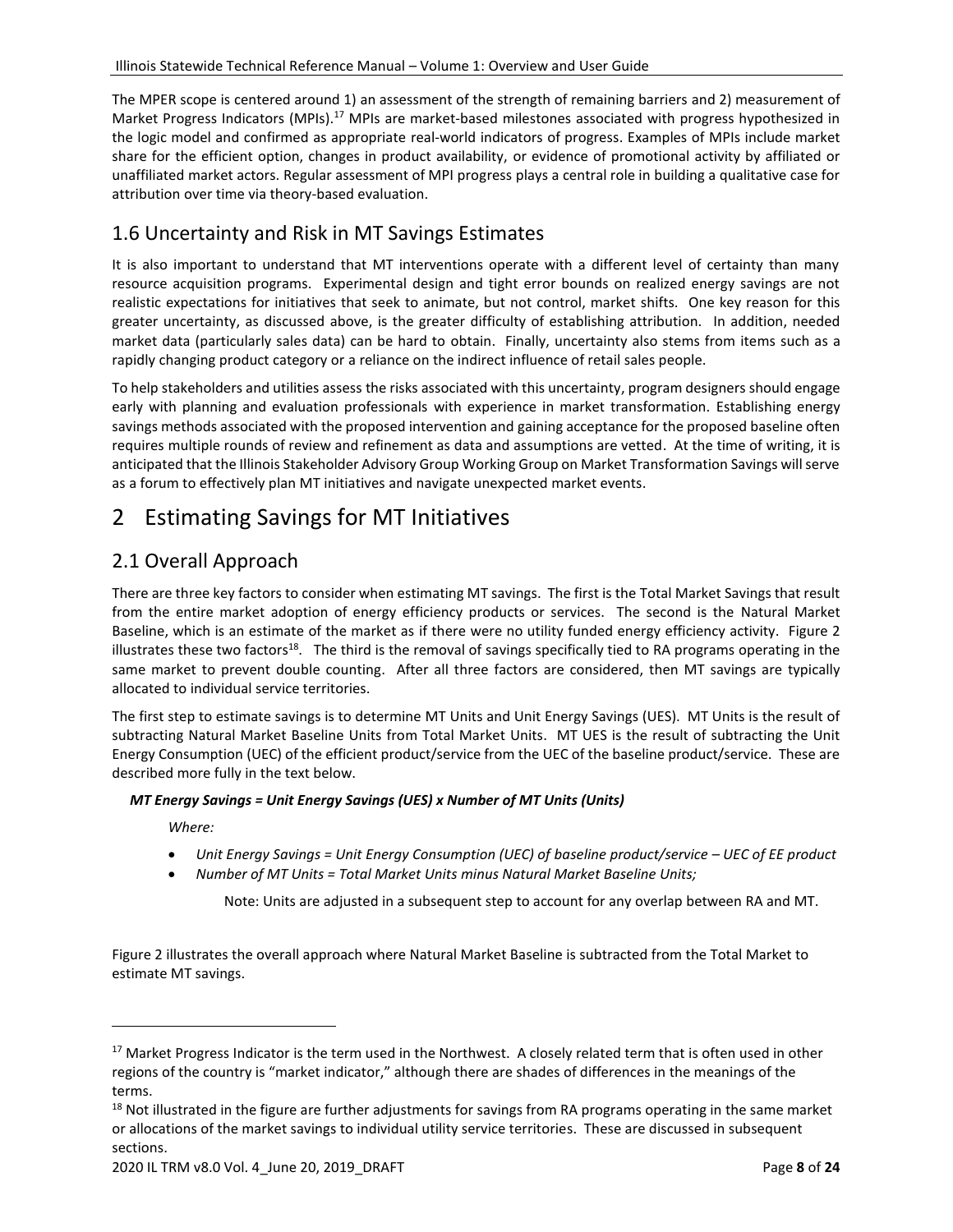**Figure 2: Framework for MT Savings**



#### <span id="page-8-0"></span>2.1.1 Unit Energy Savings

#### 2.1.1.1 Theory

Estimating total market savings requires unit energy savings for each unit. The definition of "units" will depend on the energy-efficient product or service that is the focal point for the MT initiative. Units are defined upfront and typically are measured as: a device; square footage; number of housing units; number of operators; pound of product, etc. The appropriate unit definition will have been identified in the MT Business Plan. Savings are measured in kwh/unit, therms/unit and kW/unit. Note that the average savings per unit for that market likely will be the weighted average savings per unit for different categories of product (such as top-load or front-load clothes washer categories). In this paper unit energy savings reflect the weighted average of all the categories included in the target market.

#### 2.1.1.2 Practice

Savings per unit are derived from the delta between the unit energy consumption in the baseline product or service and that of the efficient one. This savings delta can be a deemed value already included in the TRM, it can be calculated as part of the planning and baseline work that informs typical MT programs, or it can be directly tracked or researched.

For MT programs that rely on shifts in practice or sales mix, an appropriate approach to calculating savings can be using the energy consumption embodied in the "standard practice" or "average sales mix" as opposed to a single widget-based calculation. When data is not available for the consumption of standard practice or average sales, modelling of an applicable energy code or standard can also be used.

Analysts can review existing sources of information for savings per unit (or base- and efficient- consumption) and use those estimates if they are applicable. These sources could include the Business Plan for the initiative; prior evaluations; TRMs; load forecasts; existing energy efficiency programs within the utility; emerging technology/R&D results; negotiated settlements on particular savings values, etc.

If existing sources aren't available or don't seem sufficiently reliable, the analyst should develop and implement a plan for securing more information on savings per unit. This may include product testing, piloting, or developing an agreed upon proxy for use in the near term with a plan for developing more robust savings estimates over the longer term.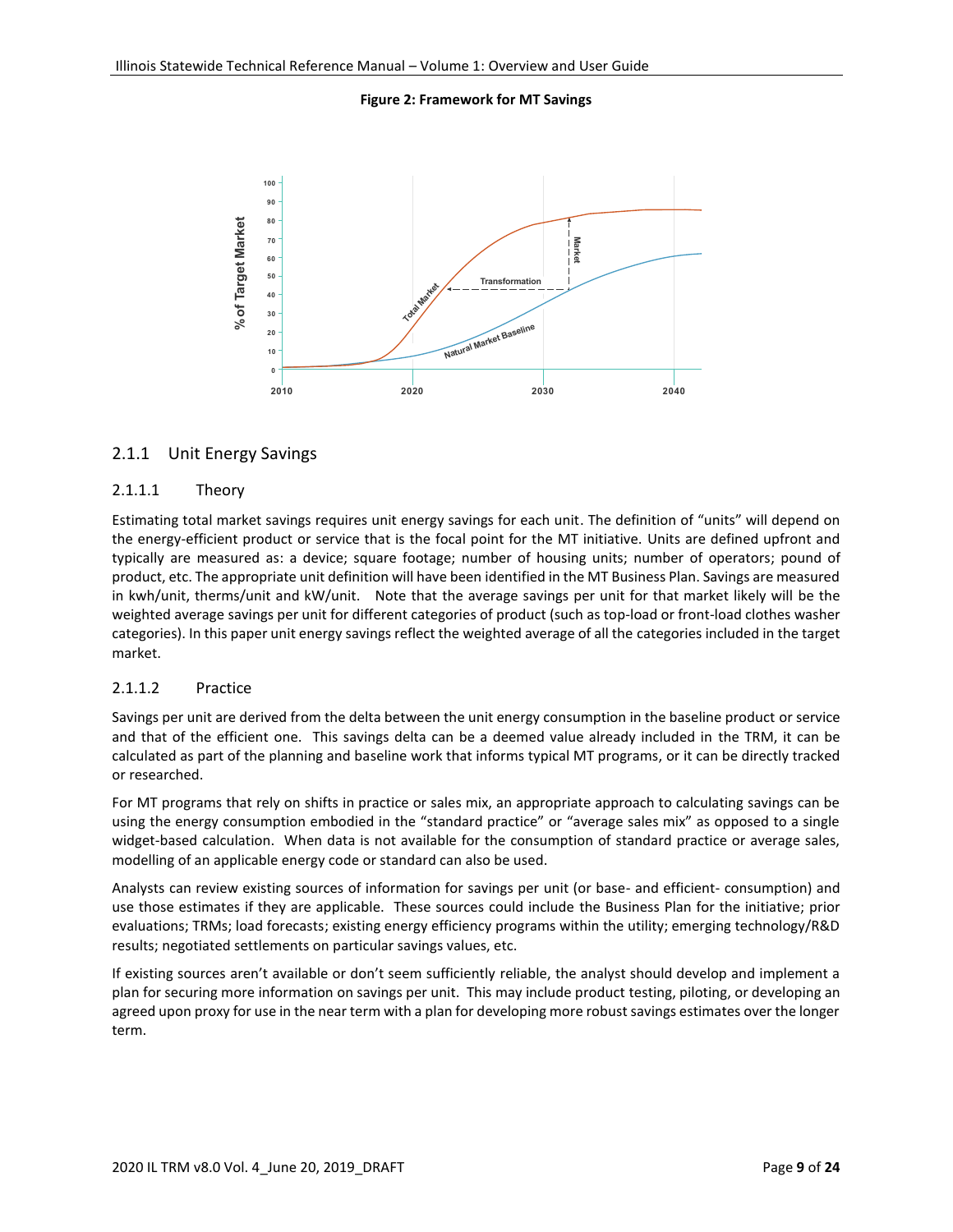#### <span id="page-9-0"></span>2.1.2 Estimating Total Market Units

#### 2.1.2.1 Theory

Each market will have unique characteristics and data sources for tracking units in that market. In many markets, extrapolations or approximations based on best available information will need to suffice. Ideally, the initiative should try to track both the total number of units in the market and the portion of units that meet the efficiency specification in the MT initiative (efficient units). Over time, Market Progress Evaluation Reports will work to track shifts in the relationship between efficient units and total units – which represents the market share of efficient units.

In the case of gas-heated new home construction, for example, Market Progress Evaluation Reports would collect public information on new gas-heated housing starts as well as track the number of new homes meeting a particular efficiency specification. In mass markets, like appliances and commercial food service equipment, the best market data often resides with key market actors, like large distributors or manufacturers. In these cases, the design of the initiative should include a plan to secure sales data for the whole product category and the efficient units as an inherent part of the initiative's implementation. If not secured at the beginning of an initiative, this data can be difficult or impossible to secure later. As a result, it is optimal to design this data collection into the initiative when starting strategic partnerships with the market actors.

In many cases an initiative is unlikely to have participation from distributors, manufacturers and/or retailers that cover sales in 100% of the market. In this case factors need to be developed to extrapolate the data that is available for a portion of the market to the rest of the market.

#### 2.1.2.2 Practice

In practice, planning a market transformation initiative requires developing a plan for obtaining sufficient market data to enable the establishment of a reasonable baseline, as well as for on-going estimation of savings from the MT initiative. Below are a few of the approaches to meet this requirement:

- 1. **Full category sales<sup>19</sup> or market practice data**<sup>20</sup>. Market analyses are most comprehensive when they include full category data from key actors in the market chain, such as retailers or distributors. They can reveal unexpected trends in product categories that inform both trendlines and program interventions. These data make it possible to understand the market share of the efficient product relative to its competitive set.
- 2. **Primary data collection and extrapolation.** Because full category data is rarely available, primary research within the target market is frequently used to develop an understanding of the current level of market activity, including the portion consistent with the efficiency threshold sought by the program. Surveys with robust samples of trade allies, design professionals, and distributors can provide data on the square footage, sales in dollar value, project volume or denominator of interest. In cases where downstream rebate programs are operating in tandem with MT engagement, rebate processing data can provide a detailed look at a slice of the total market. Similarly, some upstream programs will be able to collect actual primary sales data on market share for some or all of the market.
- 3. **Secondary market data**. Regardless of the data available to the program, it is also best practice to include a scan for other sources of market data that might be available outside of the energy efficiency community. Investment briefs, product trend analyses, JD Power or Consumer Reports data, and industry data often gathered by trade associations or similar organizations such as the Association of Home Appliance Manufacturers, NPD Group, Heating Air-conditioning Refrigeration Distributors International, etc.

 $19$  MT initiatives can also operate on buildings (like multi-family ordinances), engage corporations (like Strategic Energy Management), or even drive behavior change (like Building Operator Certification) – assuming they are structured as MT. The goal is still to gather total units as well as efficient units.

 $20$  Full category sales data includes all sales within a product category such as clothes washers  $-$  both efficient and inefficient units.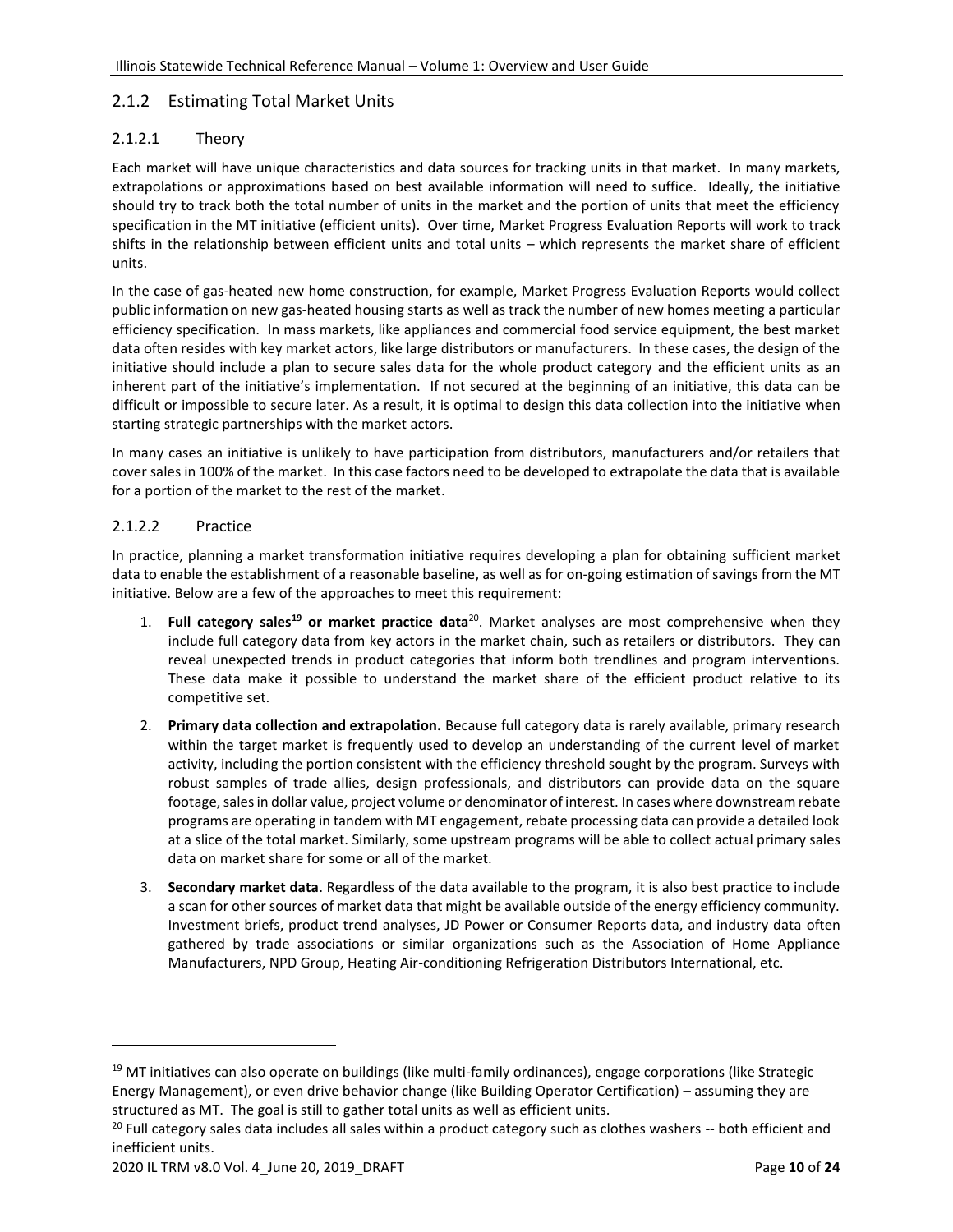## <span id="page-10-0"></span>2.2 Estimating Natural Market Baseline

#### <span id="page-10-1"></span>2.2.1 The Role of Natural Market Baseline and Attribution

The Natural Market Baseline is a forecast of the future in which no utility-funded energy efficiency programmatic intervention exists. Natural Market Baseline is removed from the Total Market Savings to ensure that the savings counted from ratepayer activities do not include savings that would have occurred without the utility funded programs. This is the MT version of "attribution" and no further adjustment for free riders is needed.

As discussed earlier in the paper, attribution can typically only be established qualitatively for MT initiatives, yet under the policy framework in place in Illinois, a net savings figure must be determined. Subtracting the Natural Market Baseline from Total Market Units is the mechanism by which this is accomplished. Once an initial forecast has been made, the focus of evaluation efforts turns to building a case over time as to whether sufficient evidence exists to establish a link between program activities and market effects that are consistent with that forecast. As discussed below, depending on the body of evidence that emerges over time, the initial forecast for both Total Market Units and the Natural Market Baseline may be revised periodically. In addition, quantitative adjustments may be made to allocate total net savings between sponsors or between MT and RA programs as discussed later.

In principle, subtracting the Natural Market Baseline from total market units yields by definition an estimate of total net savings<sup>21</sup>. However, depending on the specifics of the regional policy framework and the individual initiative, further adjustments could be called for. One example would be a situation in which policymakers or stakeholders simply wish to build some conservatism into MT savings claims to reflect the greater uncertainty surrounding attribution compared to RA programs. Another example would be a situation in which it appears that some other public intervention not directly connected to the MT initiative or reflected in the Natural Market Baseline, is likely to have contributed to the progress of the market.<sup>22</sup> Such further adjustments for attribution could be either deemed up front, negotiated after the fact, or determined by an oversight agency such as a regulatory commission.

#### <span id="page-10-2"></span>2.2.2 Natural Market Baseline Units<sup>23</sup>

#### 2.2.2.1 Theory

The Natural Market Baseline should be modeled during the development of the MT initiative with the best available information, and then adjusted over time if significant new data becomes available during the implementation of the initiative, or because of unexpected market disruptions, such as those associated with substitute products.

Typically, the Natural Market Baseline will reflect at least some naturally occurring adoption of the targeted measure or practice because as Prahl and Keating (2014) note:

With market transformation, the gross market changes observed over the time horizon of a market transformation initiative are not all linked to the utility or other public policy intervention. Some of it is naturally occurring – even a slow growing product, if it is moving into the market will have an increasing penetration, even without a strategic market transformation intervention. This equates to the non-net portion of resource acquisition. (pp. 45-46)

Forecasting Natural Market Baseline units often assumes that, over time, adoption of energy efficient technology will follow a normal distribution consistent with Diffusion of Innovation theory. In this theory, market share is small due to a few innovators and early adopters participating in the market in early years, increasing to a majority of adopters during the peak years of market growth and then over time decreasing again to a small number of laggards adopting the product/service. Sometimes MT initiatives are primarily attempting to shift the adoption curve forward in time. Other times, they may be attempting to increase the slope and/or maximum values of the adoption curve

<sup>&</sup>lt;sup>21</sup> This "net" savings includes savings from both MT and RA programs, so the "net" is further adjusted for RA savings, which is discussed in a section below.

<sup>&</sup>lt;sup>22</sup> This is not to be confused with a situation in which the MT initiative has multiple administrators and some allocation of savings among them is needed – an issue that is discussed below.

<sup>&</sup>lt;sup>23</sup> The term "Naturally Occurring Market Adoption" or NOMAD is synonymous with "Natural Market Baseline Units".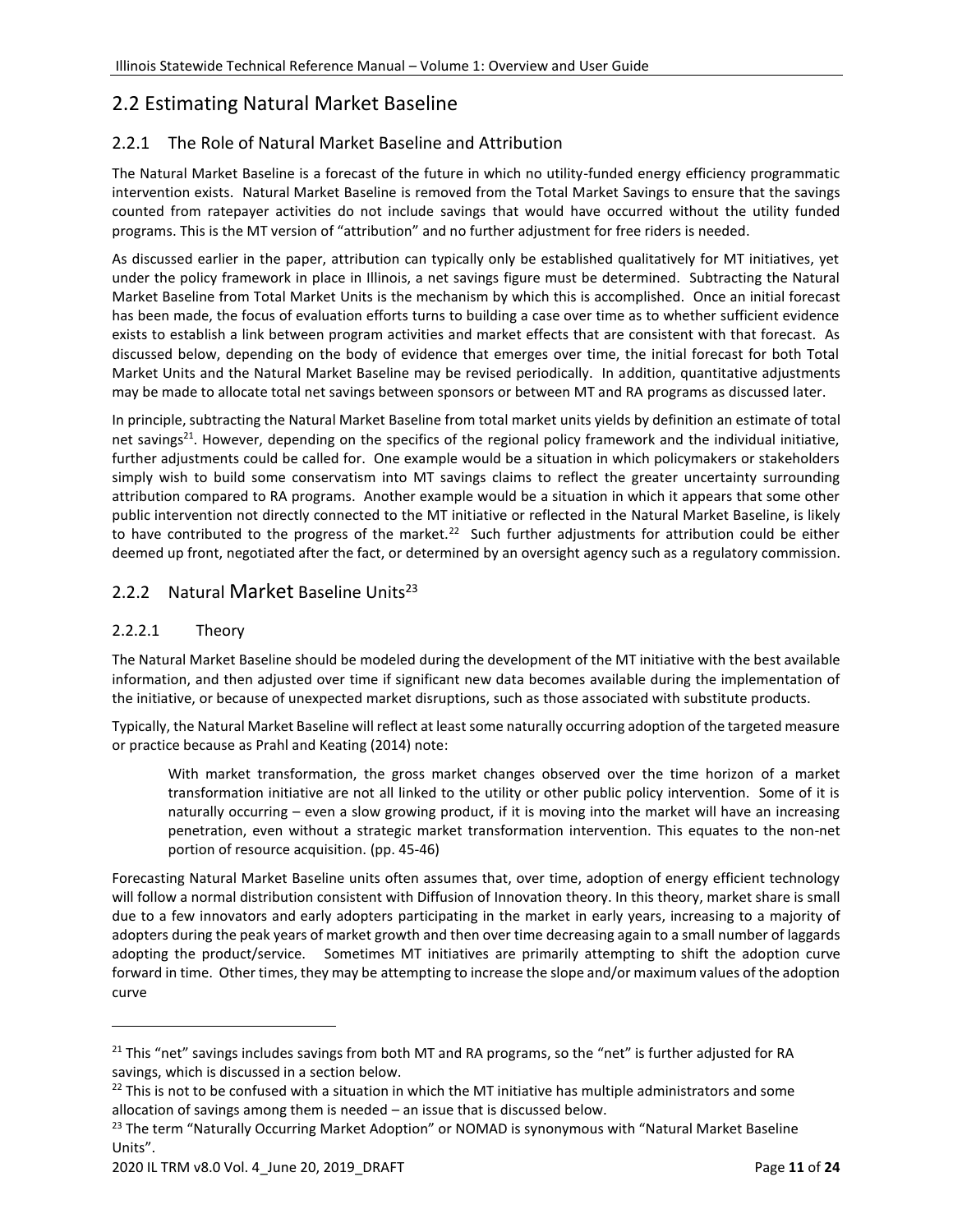The Natural Market Baseline is probably the most challenging piece of estimating savings from MT because it is a prediction of the future that will never actually exist and therefore can't be measured. As a result, it is important to involve evaluators and stakeholders in advance to ensure transparency, alignment and understanding of the data and judgement that will ultimately be used to estimate savings.

#### 2.2.2.2 Practice

The basic task is to develop a baseline of how the energy efficient product, service or behavior would have grown in the market independent from utility activity. There are several elements for effectively developing the Natural Market Baseline:

- 1. **Identify existing data sources** that could inform the Natural Market Baseline and include these in the MT Business Plan. Market or sales data are the best sources, particularly if they are "full category" (or include the full efficiency mix, not just the qualified, efficient units). Other data sources can also be used, including industry forecasts, market intelligence and trend information, primary data collected as part of market research or market characterization to support the initiative development, hedonic price modeling, or other information about how efficiency is positioned relative to other market drivers. In addition, trade associations, advisors to the target market/industry, investment grade forecasts or organizations related to regulatory oversight (like Lawrence Berkeley National Laboratory) can be good sources of data. Manufacturers or distributors themselves are excellent sources, but they may be unwilling to share proprietary information.
- 2. **Use available data, quantitative modeling, best judgement, proxy data or other techniques** to develop a Natural Market Baseline. Some projects lend themselves to modeling or model averaging using statistical approaches to estimating baseline sales behavior. These can incorporate different assumptions about how a program affects product sales. In many cases, multiple approaches can be used. For example, a recent evaluation completed for Consolidated Edison included a sales model, market share model, probit model<sup>24</sup> and a model averaging model, which were used in a single project to test different ways of estimating baseline sales.<sup>25</sup> In some cases, a comparison group (such as different but similar region that is not intervening in this market) may be used as a proxy.
- 3. **Develop the initial baseline curve** and have the shape of baseline curve and underlying assumptions reviewed by stakeholders. Several key product characteristics should be considered when determining the shape of the Natural Market Baseline curve. These characteristics include the maximum potential market share, the pace of innovation within a given market, the lifecycle or time between purchase decisions, the presence of non-energy benefits, and the incremental cost associated with the efficient product without the MT intervention. It is also important to consider the strength of identified barriers to adoption for a given product. These barriers often emerge from market research or market characterization studies and can point to installation or supply barriers that might otherwise be missed.

In some cases, the Natural Market Baseline can be zero for a number of years. This might be the case when an MT initiative catalyzes the entrance into the market of a technology that otherwise wouldn't have emerged for many more years.

- 4. **Incorporate anticipated changes to codes and standards** to the extent they are known in the baseline**.**  The special case of savings from energy codes and standards is discussed further in the Energy Codes and Standards section of this protocol.
- 5. **Identify any known data gaps** that emerged in the planning process needed to improve the forecast over time and monitor these gaps as the initiative progresses.

<sup>&</sup>lt;sup>24</sup> In [statistics,](https://en.wikipedia.org/wiki/Statistics) a probit model is a type of [regression](https://en.wikipedia.org/wiki/Regression_analysis) where the [dependent variable](https://en.wikipedia.org/wiki/Dependent_variable) can take only two values, for example married or not married.

<sup>2020</sup> IL TRM v8.0 Vol. 4\_June 20, 2019\_DRAFT Page **12** of **24** <sup>25</sup> EMI Consulting. Con Edison 2017 Retail Products Platform (RPP) Evaluation. June 15, 2018.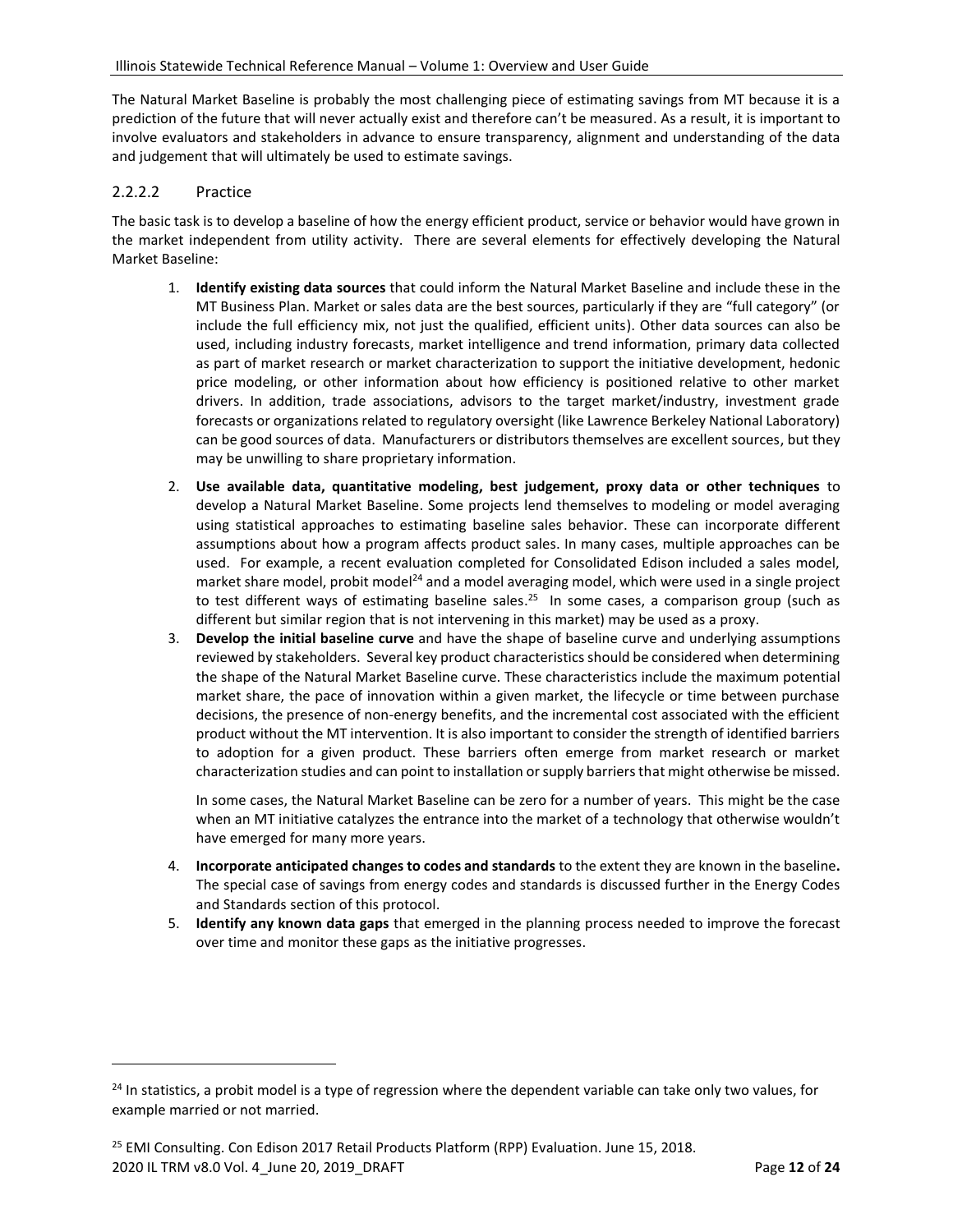#### 2.2.2.3 Reviewing Natural Market Baseline Over Time

It is important to track the baseline forecast periodically as part of MPERs or other recurring efforts to assess the progress of the program and the target market. Changes should be made to the Natural Market Baseline if they significantly impact the results.

#### Criteria for Updating the Natural Baseline Market Forecast

The fundamental reason for periodically reviewing the initial baseline forecast is because better information is likely to become available over time that may allow improvements in the accuracy of the initial forecast. The Natural Market Baseline forecast is a major determinant of the estimated savings attributable to the program. Given the challenges inherent in forecasting a counterfactual scenario, Natural Market Baseline often constitutes the biggest individual source of uncertainty surrounding estimated savings. As such, incorporating enhanced information regarding the Natural Market Baseline forecast helps both in building an improved qualitative case for attribution for observed market changes, and in supporting adaptive management of the program.

At the same time, it can be counterproductive and costly to update the baseline forecast too easily or too often. What is typically most readily available to the evaluator is the actual trajectory of total number of efficient units appearing in the market, which may well reflect effects from the MT program itself. This raises the risk that evaluators may decide that an observed acceleration in efficient market share is due to an acceleration in the Natural Market Baseline when it is actually due to the effects of the MT program, thereby leading to underestimation of the program's accomplishments – or, the reverse can happen. Deciding how often to update the baseline forecast requires the evaluator to balance the desirability of incorporating valuable new information with the importance of ensuring reasonable treatment.<sup>26</sup>

This tension can best be resolved by establishing guidelines for when new information is significant enough to update the initial forecast. The following are examples of some key circumstances where it may be appropriate to update the initial Natural Market Baseline forecast.

- 1. **Key assumptions underlying the initial forecast have proven to be incorrect.** For example, the initial forecast may have reflected an assumption that in the absence of intervention, manufacturers would have little naturally occurring incentive to incorporate a key energy-saving feature into their products, and it might become clear with the passage of time that this assumption was incorrect.
- 2. **The timing of key anticipated events has changed.** Examples might include a product launch being substantially delayed, a key partner ceasing operations, or an energy code or standard opportunity being delayed. All of these factors could affect the baseline forecast if it was built assuming certain events would impact the naturally occurring adoption.
- 3. **Changes in exogenous conditions affecting the target market have altered the initial trajectory of the Natural Market Baseline.** Examples might include a substantial change in public policy brought about by an electoral outcome, or economic conditions that create unexpected shifts in the level of economic activity (e.g. recession, housing booms, tariffs, unforeseen jump in the price of raw materials, etc).
- 4. **Significant improvements in the availability of sales data demonstrate that the initial forecast can be improved without introducing a significant risk of over- or under-estimating program impacts.** For example, the initial forecast may have been based on limited information from key market informants, but over time full category sales data may become available and show that the initial estimate of efficient market share was off base.

<sup>&</sup>lt;sup>26</sup> It is important to note that trying to strike this balance can and does lead to differences in baseline assumptions between MT initiatives and related RA programs. The mission of RA programs is generally to achieve measurable, reliable, near-term savings. From that perspective, it is important that the baseline assumptions reflect the realities at work in the marketplace at any one time. However, the mission of an MT initiative is to gradually achieve large-scale improvements in the way markets work, so it is important that the baseline forecast reflect the conditions facing the initiative at its onset. Resolving these potential differences in the handling of baseline assumptions between MT initiatives and related RA programs is an example of the broader issue of accounting, which is discussed elsewhere in this paper.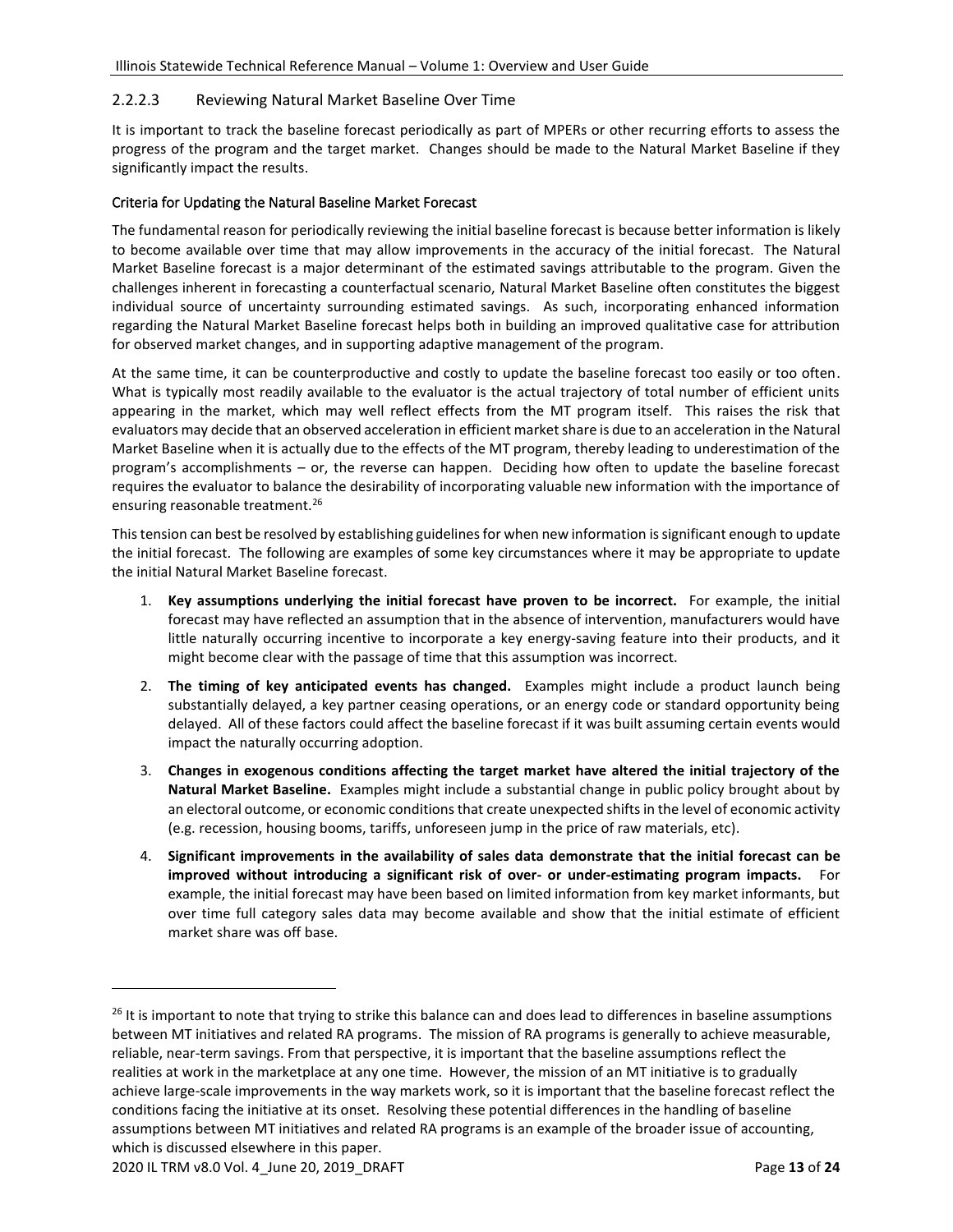- 5. **The criteria for what constitute an "efficient" product have changed in a manner that tends to superannuate the initial baseline forecast.** Examples might include changes in test procedures or qualifying standards.
- 6. **Substitute products or innovations have been introduced that change the energy consumption profile of an entire product category.** Examples might include LEDs displacing CFLs, laptop computers overtaking desktops, and the addition of 4k or 8k features to televisions.

## <span id="page-13-0"></span>2.3 Accounting for RA Savings

Ideally, customer-facing RA programs would be an integrated part of MT activities. This would allow for counting all savings in the target market regardless of assignment to either MT or RA. However, in the near-term, RA programs are likely to continue to be implemented and evaluated separately from MT programs. As a result, if RA and MT programs are operating simultaneously in the same market, there is a need to parse the savings between the MT and RA efforts.

While the goal of not double counting is clear, the actual practice is complicated by the fact that RA and MT use different methodologies to get to a "net" savings. For example, both methodologies adjust for a counterfactual baseline; designated as free-ridership for RA programs and Natural Market Baseline for MT initiatives. Both methodologies also attempt to estimate market effects that occur beyond the direct program participants; designated as spillover in RA and savings above baseline for MT. To successfully avoid double counting of savings, the MT framework must include consideration for all components of the RA framework.

Figure 3 is a depiction of the typical components of RA savings overlaid on the MT savings framework. Area A represents participants who wouldn't have taken the action without the program, area B is free riders and area C is spillover. As described above, MT savings are Total Market minus Natural Market Baseline.

To avoid double counting with RA programs, the default approach is to subtract all non-Market Transformation verified savings within the same market being targeted by the MT initiative from the MT savings calculated in previous sections<sup>27</sup>. If accuracy could be improved or greater cost-efficiency created in the evaluation process from using another method, that can be proposed by the evaluator. An example might be separating the units between the MT and RA activities but using the MT savings per unit (if it differs from the RA savings per unit) as the factor to multiply by the MT units.

<sup>&</sup>lt;sup>27</sup> Note that the traditional use of the terms "net" and "gross" savings can be confusing in the MT framework. The MT savings calculation described in the first equation in Section II results in savings that are attributed to utility programs (both MT and RA) – typically called "net" in RA evalution. This section then further nets out RA savings so MT savings can be separately analyzed.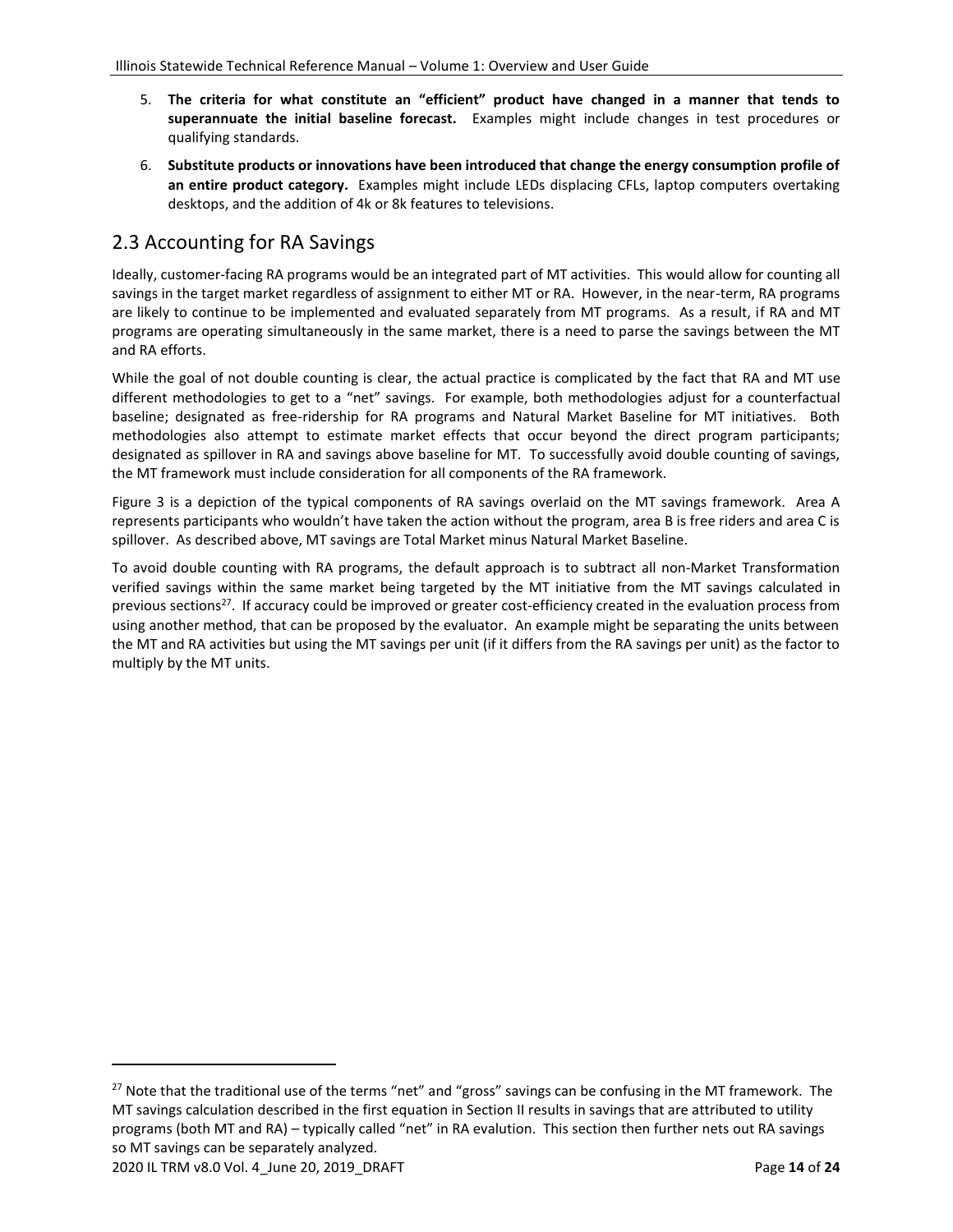**Figure 3: Accounting for RA and MT Program Savings** 



A key benefit of netting out all RA claimed savings is that it allows for a straightforward assertion that "all savings counted through the RA program have been removed from the MT initiative savings". This simple statement may satisfy the needs of regulators and stakeholders without requiring further detail on the differences between the RA and MT frameworks.

On the other hand, this technique creates a bias against MT initiatives in favor of counting the savings in RA. This is because it has the unfortunate consequence of removing legitimate market effects (like spillover) from the MT initiative. This could discourage coordination and collaboration between MT initiatives and RA programs.

## <span id="page-14-0"></span>2.4 Allocating Energy Savings to Individual Utility Sponsors

Market boundaries rarely, if ever, align nicely with the geographic boundaries of utility service territories. While it is possible for an individual utility to operate a market transformation program that is limited in scope to the boundaries of their own service territory, it is more likely that utilities will be implementing MT initiatives in collaboration with other entities at a state, regional, or even nationwide level. In multi-sponsored MT initiatives, an allocation scheme should be used to distribute savings to each sponsoring utility/efficiency organization. Historically, there have been several different approaches to utility allocation, although most of them attempt to base the proportion to each utility on estimated savings that land in that utility's service territory. The method used should be selected in advance.

- 1. **Allocation by Sponsor Funding Shares** In this approach, energy savings are allocated to each funder according to their share of the total MT initiative funding across all participating sponsors. In the Northwest, this approach is applied at a portfolio level to the total savings, partially because funding shares are based on the relative energy loads of the utilities.
- 2. **Allocation by Service Territory Delivery** This approach allocates energy savings based on an attempt to track market adoption of the energy efficient units (and therefore savings) to the geographic boundaries of the sponsoring utility. Unfortunately, most MT initiatives track efficient units at a scale different than utility service territory (such as to the point of distribution or retail sale), and methods must be used to scale these units to the service territory of the utilities operating the initiative. In these cases, a factor is developed in advance to share retail sales from the point of sale or distribution into an allocation to each of the utility service territories served by that channel. It is best to develop this factor ahead of time and use it consistently throughout the program, unless compelling data becomes available that would justify a change in the methodology. The adjustment can sometimes be made by working with the channel to get estimates of the zip codes of their clientele and then correlate that to the service territory zip codes. In the Northwest,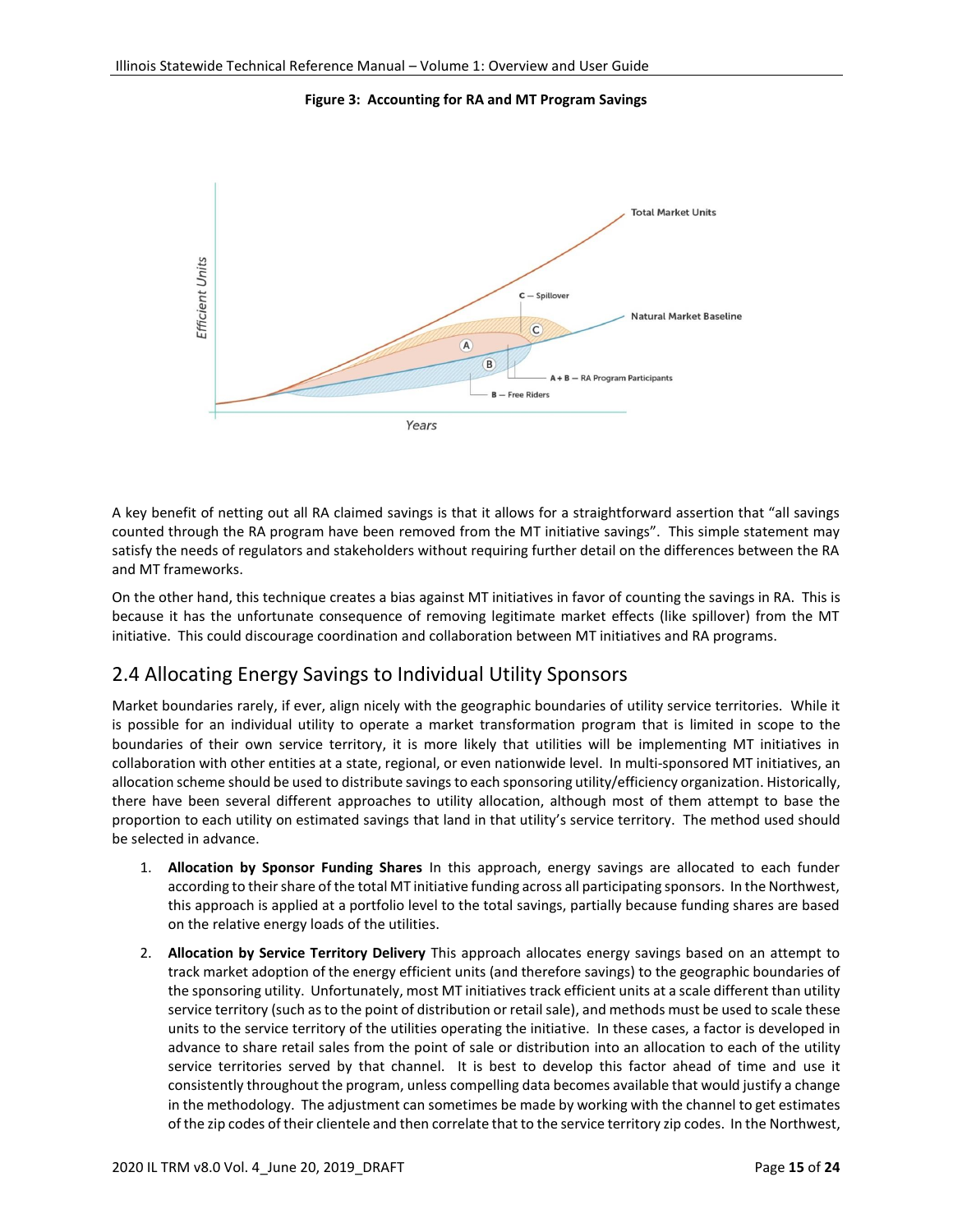for example, Bonneville Power Administration developed a retail sales allocation tool where retail locations are divided up by how they serve customers from different utilities.

- 3. **Allocation by Tracking Participants** There may be initiatives where it is possible to track all participants for example, Building Operator Certification where every tracked operator comes through the initiative itself. This can then be a direct measurement.
- 4. **Allocation by Survey of Market** This approach samples the entire market and asks survey questions about in which service territory the efficiency is occurring.
- 5. **Allocation by Customer Proportions or Energy Consumption** This approach allocates energy savings based on the share of total customers or energy consumption within the sponsoring utilities service territories, or if known, shares within a particular market. Customers or consumption in this approach are a proxy for relative market share for the MT initiative. Examples include total residential single-family homes with a certain type of appliance, number of industrial customers of a certain size, or total energy consumption of commercial end use loads for the market end use in question.

## <span id="page-15-0"></span>2.5 Estimating Savings Post Active-Market Engagement in Markets without Codes or Standards as an Endpoint

Not all MT initiatives have the possibility of a code or standard to lock-in sustained market change or will be successful in the achieving the desired code or standard. For example, programs seeking to change standard practice in operations and maintenance, influence recommendations for building upgrades in existing buildings (not typically affected by new construction codes), or create change via training often cannot rely on a code or standard to ensure sustained adoption. Even without a code or standard, it is still possible for estimated MT savings to become significant as the market adoption rate can grow exponentially. Therefore, it is important to design market evaluation components that support ongoing measurement and estimation of total market adoption and efficient units, even after MT investments have subsided. There may also be exogenous market factors that could trigger a reforecast of the Natural Market Baseline during this post period. A periodic independent evaluation of these elements is recommended to support continued and accurate calculation of successful, long-term MT savings.

Key considerations for post-active market engagement energy savings estimation include:

- **Total Market Units** Data collection for total market units may be more challenging if the market actors who previously provided full market data are not willing to continue doing so without an active value transaction. In some situations, access to sales data could continue via contractual agreements with key market actors. In many scenarios, however, analysts will need to infer market changes through surveys, adjustments to purchased third-party data, or on-going market studies.
- **Unit energy savings** Given the wider market adoption at this point, it may be necessary to adjust the unit energy savings estimate. For example, with wider adoption there may be better data about the actual energy savings performance of the efficient measure. Key assumptions that affect UES during this period may also change as a wider group of users engage with the product or service.
- **Natural Market Baseline** As adoption grows, often other market forces become more apparent and may warrant review and possible adjustment of the Natural Market Baseline. Also, exogenous variables can come into play in the market that simply could not have been foreseen during the initial forecast of the Natural Market Baseline.

#### <span id="page-15-1"></span>2.5.1 Duration of Savings Post Active Market Engagement in Markets without Codes or Standards as an Endpoint

It is important to establish the length of time that savings will be credited to the utility post-active-market engagement. This time period is separate from the lifetime of the measures embodied in savings measures. Instead it reflects the amount of time that a utility will receive credit for having changed the market even when it has no or minimal engagement. In some circumstances, the Natural Market Baseline will be expected to increase over time until some point where it essentially overtakes the Total Market. This provides a natural ending point for claiming savings from the MT initiative.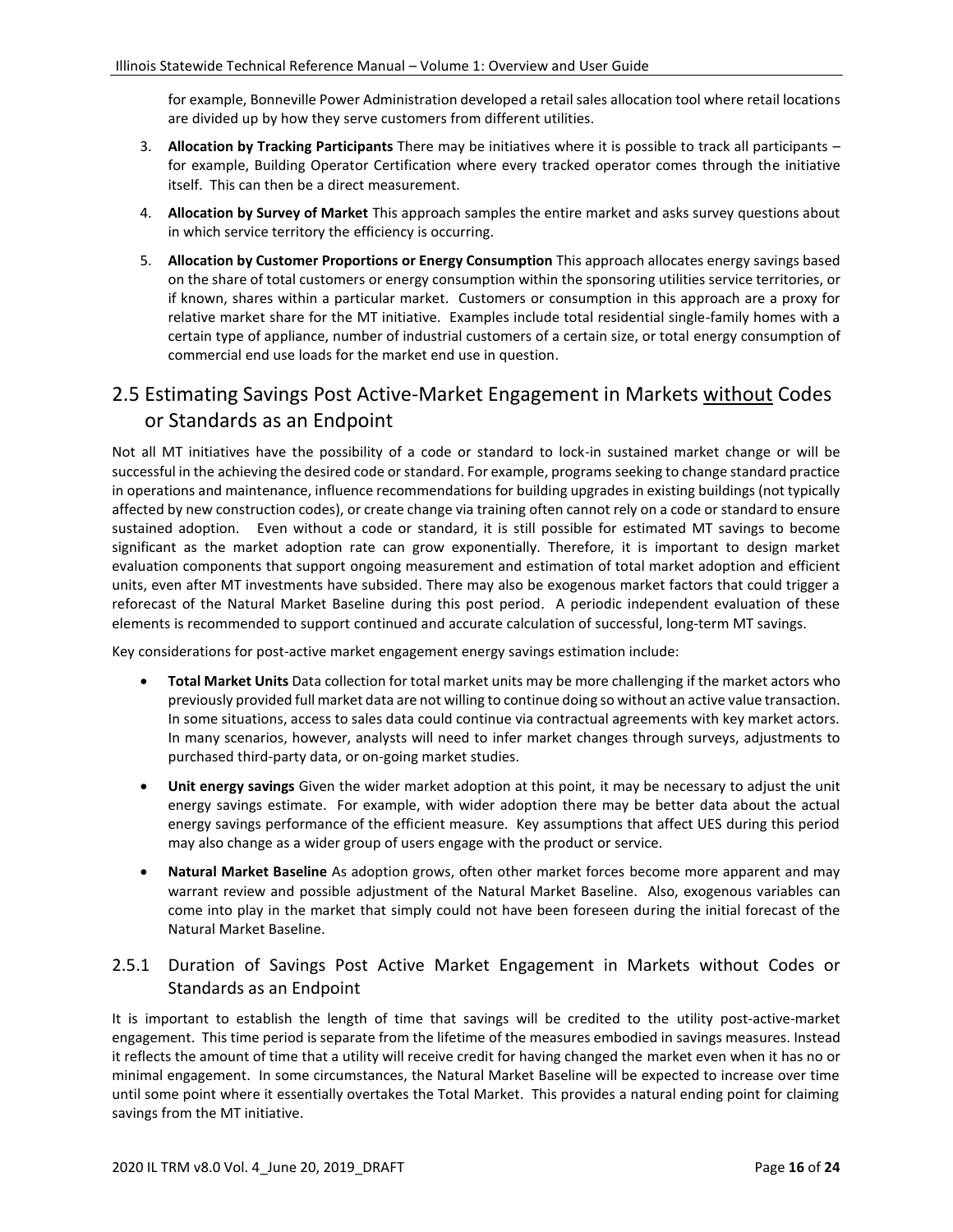In some markets, the Natural Market Baseline will never approach the Total Market, or it will do so in an unreasonably long time-fame. In these cases, there is no quantitative analysis to determine duration directly; instead, it requires a policy call that balances an appropriate level of credit to make it worth the effort to support MT initiatives without counting savings into perpetuity. Factors to consider in crafting this determination include the likelihood of the baseline changing over time and the lifecycle of the product (which influences when things would have changed anyway). Given that this is a policy call, it is usually best to make this decision early in the MT initiative design process to provide certainty to program designers and implementers.

## <span id="page-16-0"></span>2.6 Energy Codes and Appliance Standards

Best practice in MT initiative design will identify applicable codes or standards early on and design interventions over the life of the initiative to accelerate early adoption of more efficient energy codes and standards when possible. If an MT initiative can successfully influence the code or standard to incorporate higher levels of efficiency, the initiative can effectively "lock-in" sustained efficiency changes for virtually the entire market. Logic models for MT initiatives will often include activities that are deliberately targeting and driving towards adoption of enhanced energy codes or standards (C&S). Energy savings that occur following successful adoption of efficient C&S<sup>28</sup> are often a significant portion of the energy savings claimed. In California<sup>29</sup> and the Northwest, savings from C&S currently represent significant portions of the energy savings in their energy efficiency program portfolios.

Illinois does not yet count savings from energy codes or increased compliance, but as of this writing is discussing possible activities to influence energy code compliance and potential adoption of higher efficiency levels in energy codes and standards. This Attachment describes savings estimates from energy codes adoption<sup>30</sup> because these are often part of MT efforts<sup>31</sup> and energy code compliance enhancement activities because they increase the effectiveness of the codes.

Figure 4<sup>32</sup> depicts the course of an MT initiative with an emphasis on the portion that effects energy codes*<sup>33</sup>* . This figure depicts a market where the natural market baseline does not have a regular code adoption cycle, but if that is the practice for the market being analyzed, anticipated energy code adoptions and their efficiency level would be included in the baseline. Area A represents the savings that accrue to activities in an MT initiative that prepare the market before C&S adoption and can include the wide variety of activities that are shown in Figure 1. Area B represents the savings following adoption of a new C&S. There are many activities that could be sponsored by utilities at the point of adopting a code or standard (just before the "code effective" vertical line). Some examples include developing model C&S language, providing technical and economic analysis and support, or submittal of C&S proposals.

<sup>&</sup>lt;sup>28</sup> Energy code compliance is a key factor in the actual savings resulting from a code, and this is discussed in a later section.

<sup>&</sup>lt;sup>29</sup> See TRC (2019) Codes & Standards Program Advocacy & Attribution study for a review of California's methods for codes and standards savings.

<sup>&</sup>lt;sup>30</sup> Savings for "stretch" codes are covered by this discussion of codes and standards. If allowed by the state, a stretch code means local jurisdictions can adopt a code that is beyond the state code and is mandatory only for builders within that local jurisdiction. Savings would be calculated per this section, but only applied to buildings in the adopting jurisdiction.

 $31$  It should be noted that California has similar calculation methods for savings from codes and standards, although they weren't developed specifically under an MT framework. Massachusetts has developed a method for savings for code compliance that is similar to RA program analysis other than how attribution is estimated.

 $32$  Note that compliance with the energy code is usually less than  $-$  and can sometimes be greater than 100%. Compliance greater than 100% can occur, for example, if the typical measure most readily available is more efficient than the code requirement; builders will simply use the available measure.

<sup>&</sup>lt;sup>33</sup> In calculating savings, the effective date of the energy code or standard adoption drives the uptick in the number of efficient units meeting the efficiency level. In this paper, the term "adoption" is short-hand for the energy code or standard adoption, which would have an effective date by which most units will comply.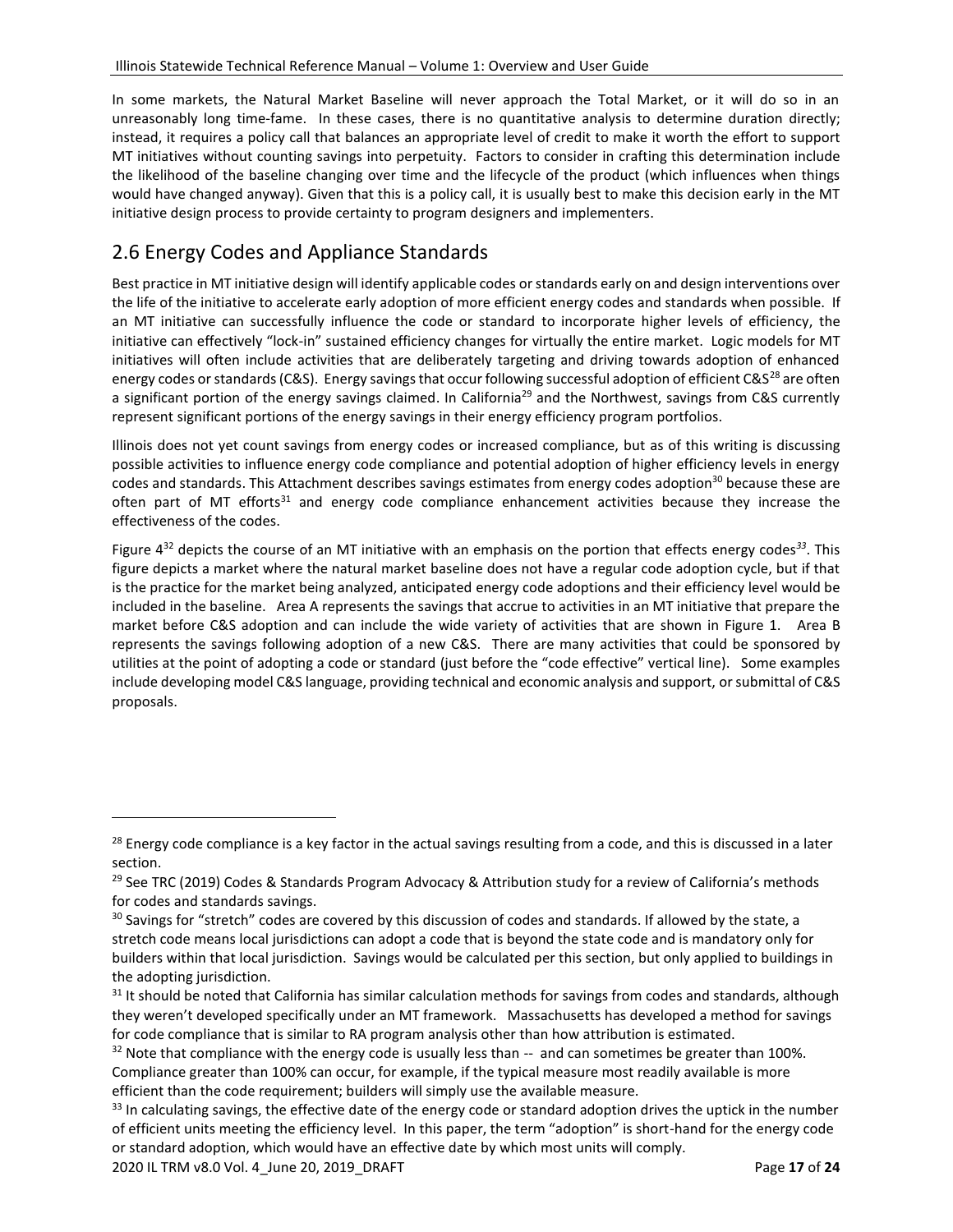**Figure 4: The Effect of Energy Code Adoption**



If an MT initiative includes C&S activities as part of its logic model, energy savings from the pre-adoption period A in Figure 4 are counted using the methods described earlier. In addition, it can be credited with energy savings postadoption B, which are also derived using the methods described earlier, but with some additional considerations, described below.

#### <span id="page-17-0"></span>*2.6.1* Additional Considerations for Savings from Codes and Standards *<sup>34</sup>*

This section describes the additional items needed to calculate savings from Codes and Standards (C&S). Per unit savings and total market units are calculated as described above. Additional factors that need consideration for C&S include:

- **Compliance when a new energy code is adopted:** Total Market Savings should be adjusted for measured or estimated compliance rates. Measured compliance pre- and post-adoption of the new energy code is strongly preferred, but not always available. In this case, a baseline compliance rate pre-adoption either measured or estimated is usually assumed to be the same post-adoption for purposes of energy savings estimation.
- **Post-adoption Natural Market Baseline:** Special attention should be given to the segment of the Natural Market Baseline (from energy code adoption to the end of energy code credit). The best representation of the counterfactual might be a fixed post-adoption baseline that changes to full adoption rates during the next scheduled change in the C&S processes (e.g. 3 years for the International Energy Conservation Code). Another option is some form of declining savings credit, such as a baseline that increases over time.
	- $\circ$  Determining the timing of this counter-factual movement in some alternate future has been difficult in those regions already counting savings from energy code adoption. One approach involves expert subject matter panels (Delphi panels) to establish this alternative future. However, finding enough independent experts and achieving convergence of opinion can be challenging. Trending market data or comparison with other similar code provision adoptions may also be used as alternatives. Ultimately, as with all counterfactual baseline estimation, there will need to be an aspect of professional judgement to determine the appropriate treatment of post-adoption baseline.

<sup>&</sup>lt;sup>34</sup> A paper by Cadmus *et. al.* in 2013 describes the estimation of energy code adoption and energy code compliance savings in depth starting on page 52.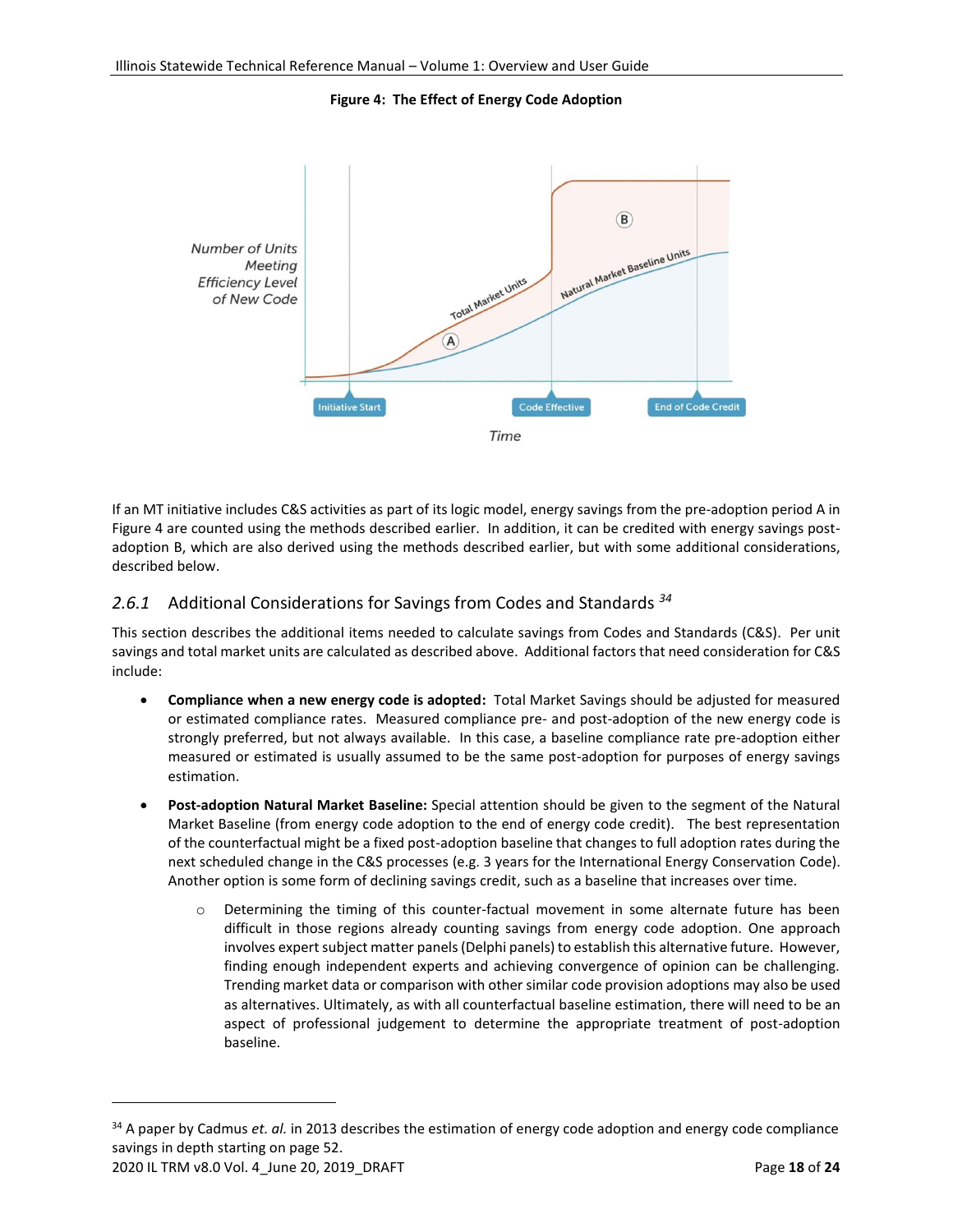- **Accounting:** Accounting of savings between RA and MT programs is not generally used for C&S. This is because utility RA programs typically have ended operations before or at the point that the energy code adoption process takes place.
- **Allocation:** In principle, allocation of energy savings that occur from an MT initiative supported by multiple sponsoring utilities and targeting statewide code changes should be no different than during the voluntary portion of the MT initiative (see above section on allocation). In addition, there may need to be a split between utilities and other parties working on code adoption. This is often a negotiated number, sometimes informed by a Delphi panel, evaluators, stakeholders, or other entities.
- **Duration of Energy Savings Claims<sup>35</sup>:** It is important to establish the length of time that savings will be credited to the utility for the new code or standard. This is shown in Figure 4 as the time between "Code Effective" and "End of Code Credit". This time period is separate from the lifetime of the measures embodied in the energy code. Instead it reflects the amount of time that a utility will receive credit for having changed the energy code.
	- $\circ$  There is no quantitative analysis that can determine the duration of an energy code credit to the utilities; instead, it requires a policy that provides an appropriate level of credit to implementers that makes it worth the effort to support MT initiatives that target code changes, while not being so large as to be unfair to ratepayers. The policy call can be informed by when the code or standard would have been updated anyway to the level targeted in the MT initiative. Given that this is a policy call, it is usually best to make this decision early in the MT initiative design process to provide certainty to the program designers and implementers. For example, the Northwest negotiated a standard policy that allows for claiming code savings for ten years post the code effective date. For the residential code, NEEA does not report savings units six months after the code becomes effective, and then counts savings for a full ten years. This was a negotiated number among the parties involved at the time. If a new, more efficient code comes into play during that period, the incremental savings for that change are also counted for ten years.

## <span id="page-18-0"></span>2.7 Energy Savings from Enhanced Energy Code Compliance Activities

From work in other regions, a number of activities such as training and education, increased support for enforcement, and third-party plan-review, have been shown to result in increased compliance of energy codes, which in turn results in energy savings<sup>36</sup>. Efforts are underway in Illinois to analyze and discuss activities for improving compliance with existing energy codes.

Savings from enhancing code compliance activities are derived by documenting compliance rates before the initiative starts<sup>37</sup>, and compliance after the initiative has operated for a period of time. See Figure 5.

<sup>&</sup>lt;sup>35</sup> Duration of savings claims can interact with the considerations in the Natural Market Baseline since this baseline can sometimes equate to Total Market Units over time, and therefore savings effectively become zero.

<sup>&</sup>lt;sup>36</sup> For examples of recent evaluation reports analyzing the effects of compliance support programs on compliance rates in the residential and non-residential sectors, respectively, see NMR Group, Inc. (2018) and NMR Group, Inc. and Cadmus (2018):

NMR Group, Inc. 2018. Residential New Construction and CCSI Attribution Assessment (TXC48)[. http://ma-](http://ma-eeac.org/wordpress/wp-content/uploads/TXC_48_RNCAttribution_24AUG2018_Final.pdf)

[eeac.org/wordpress/wp-content/uploads/TXC\\_48\\_RNCAttribution\\_24AUG2018\\_Final.pdf](http://ma-eeac.org/wordpress/wp-content/uploads/TXC_48_RNCAttribution_24AUG2018_Final.pdf)

NMR Group, Inc. and Cadmus. 2018. Massachusetts TXC47 Non-Residential Code Compliance Support Initiative Attribution and Net Savings Assessment. [http://ma-eeac.org/wordpress/wp-](http://ma-eeac.org/wordpress/wp-content/uploads/TXC_47_Nonres_CCSI_Attribution_Assessment_26July2018_Final-1.pdf)

[content/uploads/TXC\\_47\\_Nonres\\_CCSI\\_Attribution\\_Assessment\\_26July2018\\_Final-1.pdf.](http://ma-eeac.org/wordpress/wp-content/uploads/TXC_47_Nonres_CCSI_Attribution_Assessment_26July2018_Final-1.pdf)

<sup>&</sup>lt;sup>37</sup> The Midwest Energy Efficiency Alliance is currently developing field data to determine compliance with current energy codes, and analyze which measures create the largest gap in savings.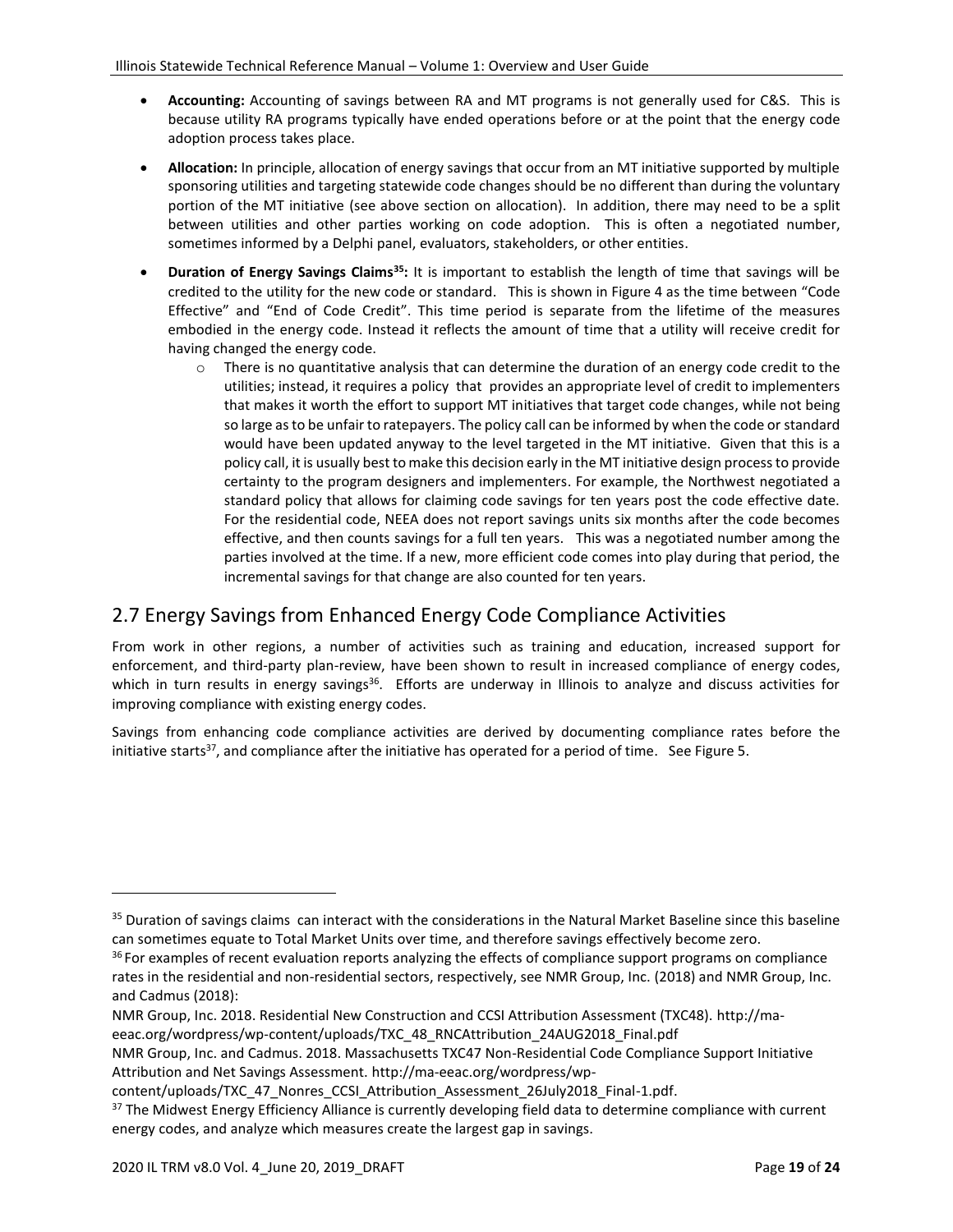

Figure 5: Savings from Enhancing Energy Code Compliance



Unit energy savings<sup>38</sup> is the difference between the average unit energy consumption in the pre-enhancedcompliance case compared to the post-case<sup>39</sup> multiplied by the number of new units each year in the market that are affected. This is typically developed using building energy-use modeling of the baseline and post-compliance cases, and then subtracting the two. The building energy modeling should follow the practices for new construction modeling in the TRM for residential or commercial buildings as appropriate.

The per unit energy consumption for the baseline case is computed based on total building energy consumption with either measured or assumed compliance for all energy-impacting measures in the building. The per unit energy consumption for the post-compliance-enhancement activities is similarly calculated but using the energy-impacting measures of the post-compliance-enhancement building. For example, per building energy savings for wall insulation would be calculated by subtracting the building energy use assuming post-compliance-activity insulation amounts in the walls from an equivalent building energy use with the baseline wall insulation amounts. These building level savings are then divided by the square feet of the building to derive an average UES/square foot. This in turn is multiplied by the number of square feet in the market that are affected to derive the total complianceenhancement related savings.

Total savings are then reviewed for the savings directly resulting from the efforts of the utility, versus other causes. Examples of other causes that can create enhanced code compliance include suppliers who might stock only "above code" materials or "spillover" from other larger jurisdictions that make it uneconomical for builders to change practices across jurisdictions. Most often, the split between utilities and other causes is a negotiated number among utilities and stakeholders which is sometimes informed by a Delphi panel that gives input to a third-party evaluator on their opinion of the utility's contribution if there are enough independent experts to form a Delphi panel.

### <span id="page-19-0"></span>2.7.1 Duration of Enhanced Energy Code Compliance Savings

Similar to the duration of savings credit for other MT initiatives, the actual value is a policy call. However, in the case of enhanced code compliance activities, duration of the activities is usually deemed to be the period of time that the particular code is in place. Once the code changes, (for example, every three years for the International Energy Conservation Code (IECC)), then credit for compliance-enhancement savings from the prior code would be stopped. This is because compliance savings are tied to a specific set of measures, and those measures may change when the code changes.

<sup>&</sup>lt;sup>38</sup> In some cases, enhancing the compliance or effectiveness of measures in the code can have an impact on savings already incorporated in a TRM. If Illinois moves forward with enhanced code compliance, this could be an adjustment in the future to other sections of the TRM.

<sup>&</sup>lt;sup>39</sup> If both compliance and increased efficiency happen at the same time, the savings can be calculated separately for each and summed.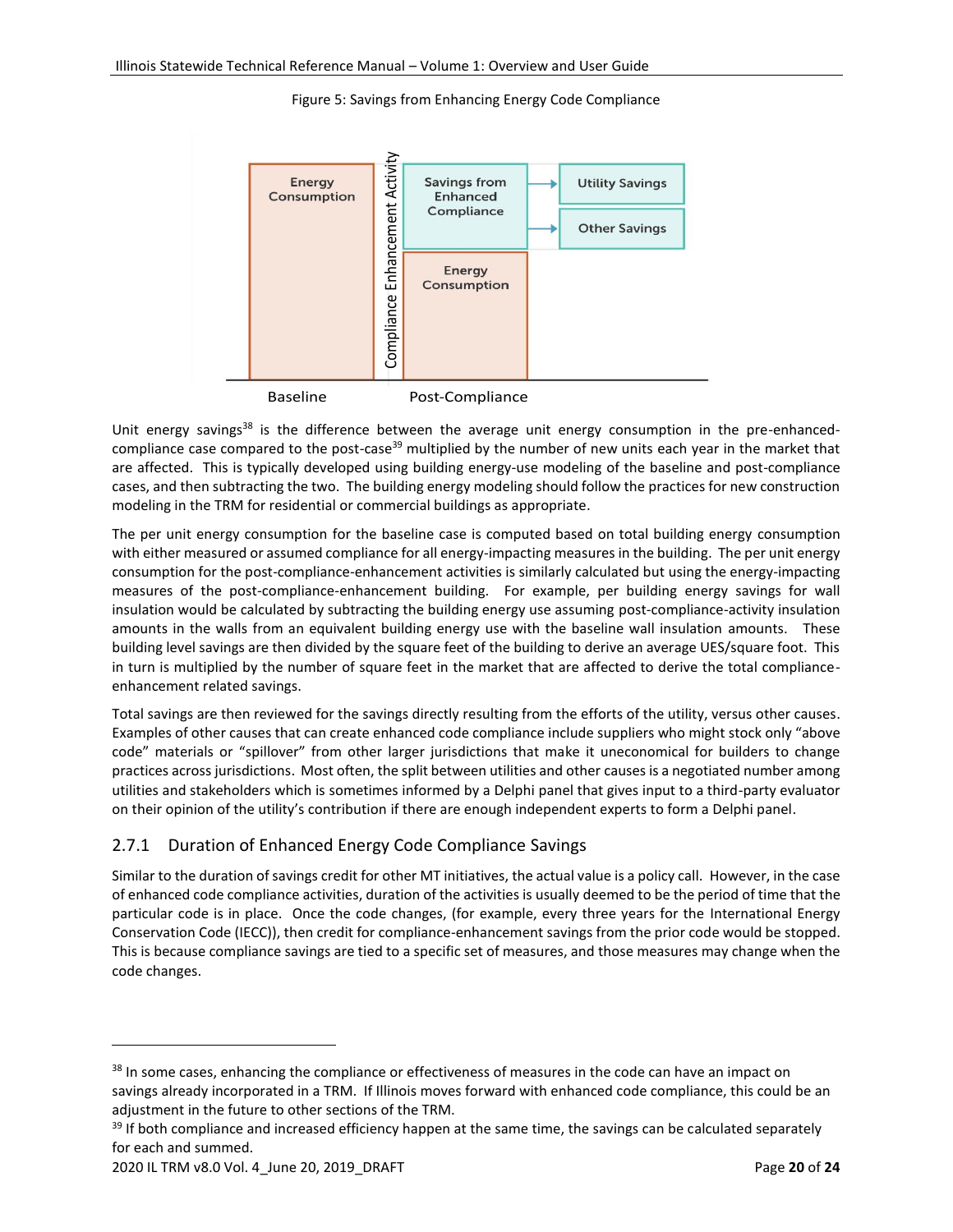## <span id="page-20-0"></span>**3 Appendices**

### <span id="page-20-1"></span>3.1 Appendix A: MT Initiative Business Plan Outline

The MT Initiative Business Plan is intended to document the strategy, data and assumptions about the initiative at the time of launch. It is a document that can evolve as knowledge of the market and the initiative evolves but is essential to prepare and guide launch of the initiative into the market.

Key components of the Business Plan include:

- 1. Identification/description of the specific market to be targeted
- 2. Description of the "leverage" point(s) that catalyze transformation
- 3. Logic Model or hypothesis of how the planned intervention will result in the desired market change
	- a. Barriers that prevent market adoption
	- b. Activities/interventions that will catalyze the change
	- c. Outputs that result from the activities
	- d. Market Outcomes (short-, medium- and/or long-term) that are measurable responses to the activities
	- e. Ultimate desired impact which is the final state of the market after it is transformed.
- 4. Market Progress Indicators
	- a. Data collection/management plan
	- b. Document any input from evaluators
- 5. Multi-year budget
- 6. Multi-year savings, including description of baseline over time
- 7. Estimate of cost-effectiveness
- 8. Names of utilities most likely to be involved with operating this initiative
- 9. Description of interaction with other programs (if any) by utility
- 10. Description of Jobs or Disadvantaged Community Impacts
- 11. Discussion of risks specific to this initiative
- 12. Date of adoption and Date of amendment(s), if any

### <span id="page-20-2"></span>3.2 Appendix B: Glossary of Terms

**Above Natural Market Baseline Savings Net of RA Savings** – The residual estimated energy savings computed by subtraction of energy savings claimed by an RA program.

**Accounting –** For purposes of this document, accounting refers to the practice of adjusting MT above market baseline savings to net out energy savings being claimed through any RA programs operation in the same market.

**Adoption Date (of Code or Standard) –** The date when the change in a building code or appliance/equipment standard was adopted by the rule-making authority.

**Allocation –** The process of allocating energy savings from MT programs to multiple sponsors of an MT initiative that operates across multiple sponsoring utilities; e.g. at a state or multiple state regional level.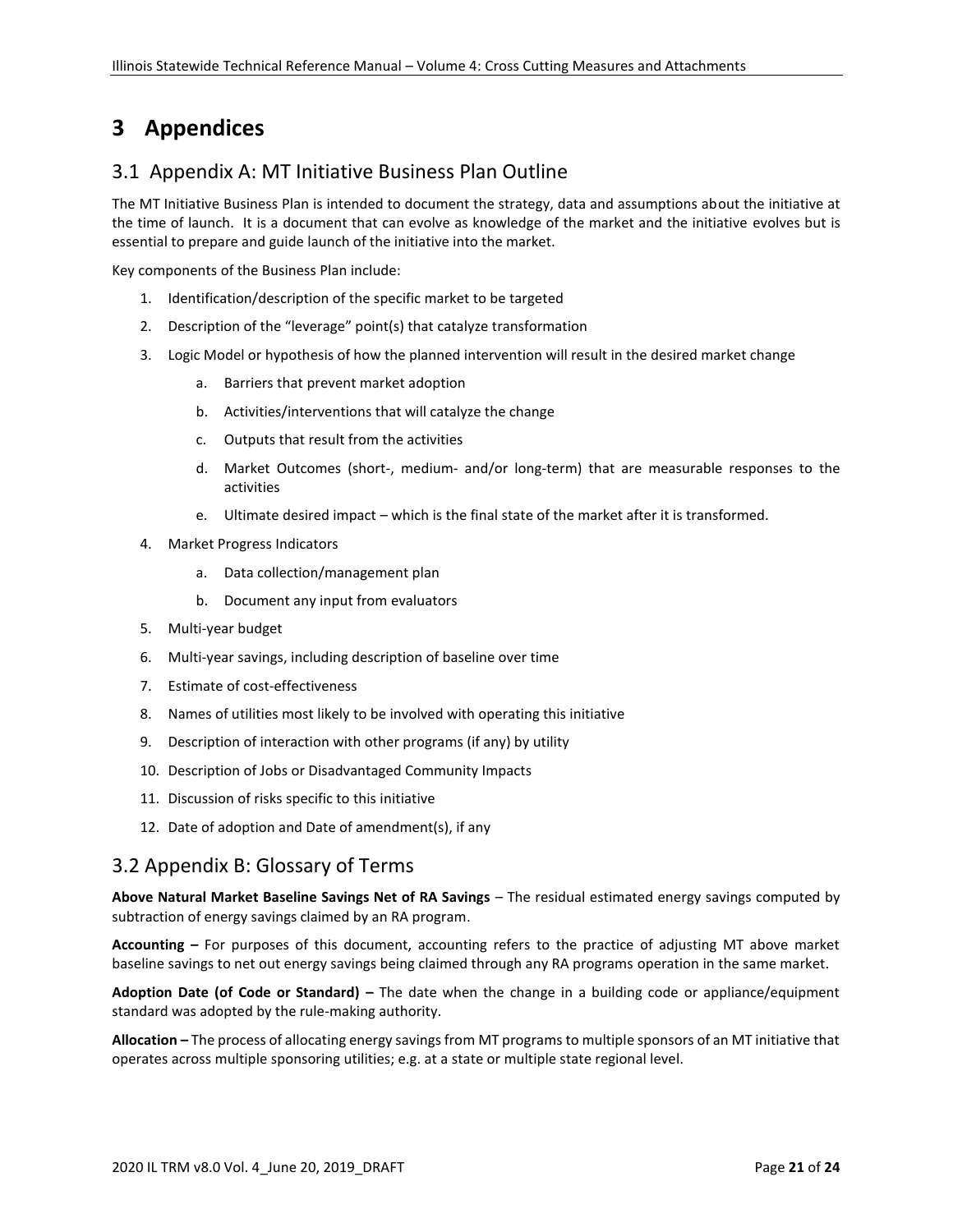**Attribution, general -** The concept of attributing causality for claimed energy savings to specific or general actions by the utility(s) as opposed to other agents acting in the same market. Attribution provides credible evidence that there is a causal link between the program activities and the outcomes achieved by the program.

**Attribution, MT Programs** –Attribution of all energy savings not counted in the Natural Market Baseline to utility funded interventions, including RA, MT, and supporting infrastructure. Note that this is not actually a statement of causality but rather a measurement by subtraction of Natural Market Baseline.

**Attribution, RA Programs** –In traditional RA program attribution is generally approached through application of an adjustment factor that adjusts "gross energy savings" measured through the program participants to account for "free-ridership"; i.e., those participants that would have acted without the RA program. For RA programs, this adjustment is usually represented in a "net-to-gross" (NTG) factor that is multiplied by gross energy savings to get "net" energy savings that can be "attributable" to the RA program.

**Counterfactual –** A constructed alternative future that might have happened without the intervention of either the MT or RA programs.

**Estimated Market Transformation Savings –** The residual estimated energy savings computed by subtraction of the natural market baseline savings from total market savings. These estimated savings are assumed to be associated with all utility funded market interventions including MT and RA programs, supporting infrastructure, and codes and standards activities. Analogous to the space above the Natural Market Baseline in Figure 2.

**Estimated Market Transformation Savings Net of RA** – The residual estimated energy savings after subtracting energy savings claimed by a resource-acquisition (RA) program from Estimated Market Transformation energy savings operating in the same geographic service territory.

**Free Riders –** A program participant who would have implemented the program's measures or practices in the absence of the program. Free riders can be: (1) total, in which the participant's activity would have completely replicated the program measure; (2) partial, in which the participant's activity would have partially replicated the program measure; or (3) deferred, in which the participant's activity would have partially or completely replicated the program measure, but at a future time beyond the program's time frame.

**Full Category Data –** Sales data (individual SKU, price and numbers sold) for all units of a specific product including both efficient and inefficient versions typically sold through a retail or distributor channel. May also refer to data available from manufacturers or trade associations that includes all units manufactured or sold.

**Hedonic Price Modelling** – a statistical approach that controls for a variety of variables and attempts to isolate the incremental cost associated with the feature of interest.

**Logic Model –** a graphic depiction of the shared relationships among the activities, outputs, and outcomes of a program. The theory of change should be visible in the logic model.

**Market** – an actual or nominal place where forces of demand and supply operate, and where buyers and sellers interact (directly or through intermediaries) to trade goods, services or contracts or instruments, for money or barter.

**Market Progress Evaluation Report (MPER) –** A report on MT program progress, usually conducted in parallel with program implementation over a relatively short (e.g. 12 months) timeline. Best practices would have these evaluation activities conducted by a third party. [Note that there are regionally distinct terms for similar evaluation products, including Market Evaluation. The specific term is less important for the purpose of this framework than the need to acknowledge that market transformation requires a somewhat different evaluation scope and product than might be required of other programs.]

**Market Progress Indicator (MPI)** – A measurement of market progress for a specific indicator of an element of MT theory described in the program logic that defines the associate barrier/opportunity/intervention strategy and anticipated outcomes from successful implementation. [Note that regional differences exist in how these indicators are labeled, including the term Market Indicator. The specific term is less important than the fact that the indicator refers to activities occurring within the market, rather than within the program, and that they will likely include longterm indicators that can take years to emerge.]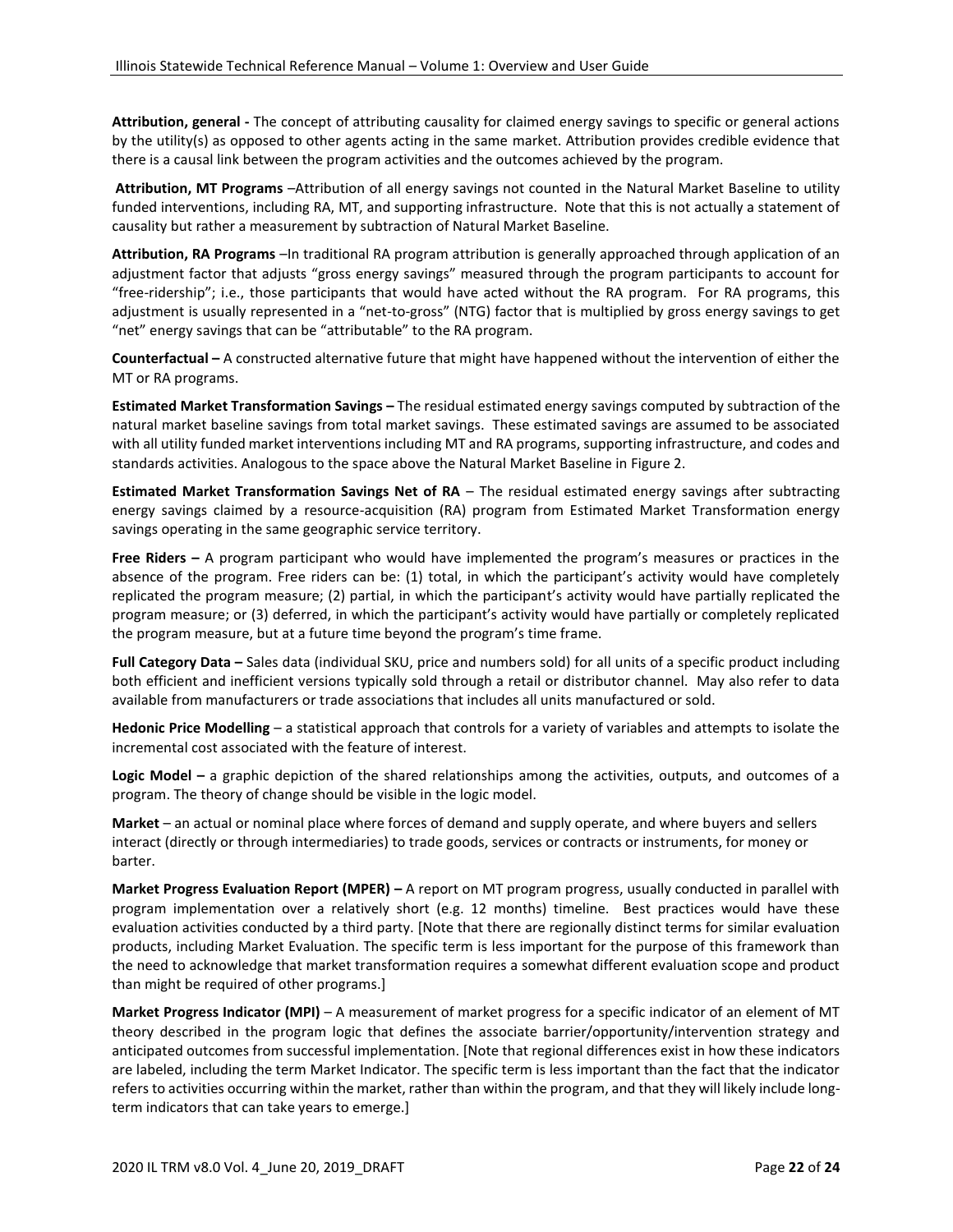**Market Transformation (MT)** - The strategic process of intervening in a market to create lasting change that results in the accelerated adoption of energy efficient products, services and practices.

**MT Business Plan -** A document embodying the strategy, data and assumptions about the MT initiative at the time of launch. It includes a description of the efficiency opportunity, targeted markets, assessment of barriers and opportunities, intervention strategies, near, mid and long-term market outcomes, market progress indicators and key energy savings estimation assumptions.

**Natural Market Baseline Savings –** The estimated energy savings computed based on a market adoption rate forecast of what would have happened without any utility funded interventions that may include both MT and RA programs as well as enabling infrastructure support. The forecast of Natural Market Baseline is generally established before the start of the MT initiative but may be revised periodically.

**Resource Acquisition (RA)** – An approach to capture energy efficiency grounded in a regulatory framework which views EE as a resource that can be "acquired" through direct utility action analogous to any other "resource" considered by a utility to meet its existing and future energy requirements. These can be thought of as traditional utility-driven energy efficiency programs that typically work at the individual consumer level, rather than the market level.

**Spillover –** Reductions in energy consumption and/or demand caused by the presence of an energy efficiency program. There can be participant and/or nonparticipant spillover:

- **Participant spillover** is the additional energy savings that occur as a result of the program's influence when a program participant independently installs incremental energy efficiency measures or applies energysaving practices after having participated in the energy efficiency program.
- **Nonparticipant spillover** is energy savings that occur when a program nonparticipant installs energy efficiency measures or applies energy savings practices as a result of a program's influence.

**Summative Report –** An evaluation report that attempts to quantify and assess the outcome effects for a given program period. Distinguished from "process evaluation" and consistent with "impact evaluation" in energy efficiency.

**Total Market Savings –** The estimated energy savings computed based on all market adoption above and beyond the adoption rate at the start of the MT initiative.

## <span id="page-22-0"></span>3.3 Appendix C: References

Chen, Huey-Tsyh. 1990. *Theory-Driven Evaluations*. Sage Publications.

EMI Consulting, 2017. *Con Edison 2017 Retail Products Platform (RPP) Evaluation*. June 15, 2018. Accessed 6/5/2019 at https://www.dps.ny.gov/

EMI Consulting and Richard Ridge, 2015. *California 2016-2019 Retail Products Platform Program Pilot: Evaluation Plan*.

Evaluation, Measurement and Verification Working Group, 2018. *ENERGY STAR® Retail Products Platform (RPP): Conditions and Considerations in Evaluating Market Transformation Programs and Evaluation Guidance for RPP.* 

Prahl, Ralph, and Ken Keating, 2014. *Building a Policy Framework to Support Energy Efficiency Market Transformation in California*. White paper written for the California Public Utilities Commission, San Francisco.

Navigant Consulting, February 2019. *ComEd Energy Efficiency Program Energy Efficiency Market Transformation Summit Report*. [https://www.navigant.com/experience/energy/2019/energy-efficiency-market-transformation](https://www.navigant.com/experience/energy/2019/energy-efficiency-market-transformation-summit)[summit](https://www.navigant.com/experience/energy/2019/energy-efficiency-market-transformation-summit) [https://www.navigant.com/-/media/www/site/downloads/energy/2019/market-transformation-summit](https://www.navigant.com/-/media/www/site/downloads/energy/2019/market-transformation-summit-report.pdf?la=en&utm_source=Direct&utm_medium=PDF_MTS)[report.pdf?la=en&utm\\_source=Direct&utm\\_medium=PDF\\_MTS](https://www.navigant.com/-/media/www/site/downloads/energy/2019/market-transformation-summit-report.pdf?la=en&utm_source=Direct&utm_medium=PDF_MTS)

NMR Group, Inc., 2013. *A Review of Effective Practices for the Planning, Design, Implementation and Evaluation of Market Transformation Initiatives.* CALMAC study ID PGE330.01.